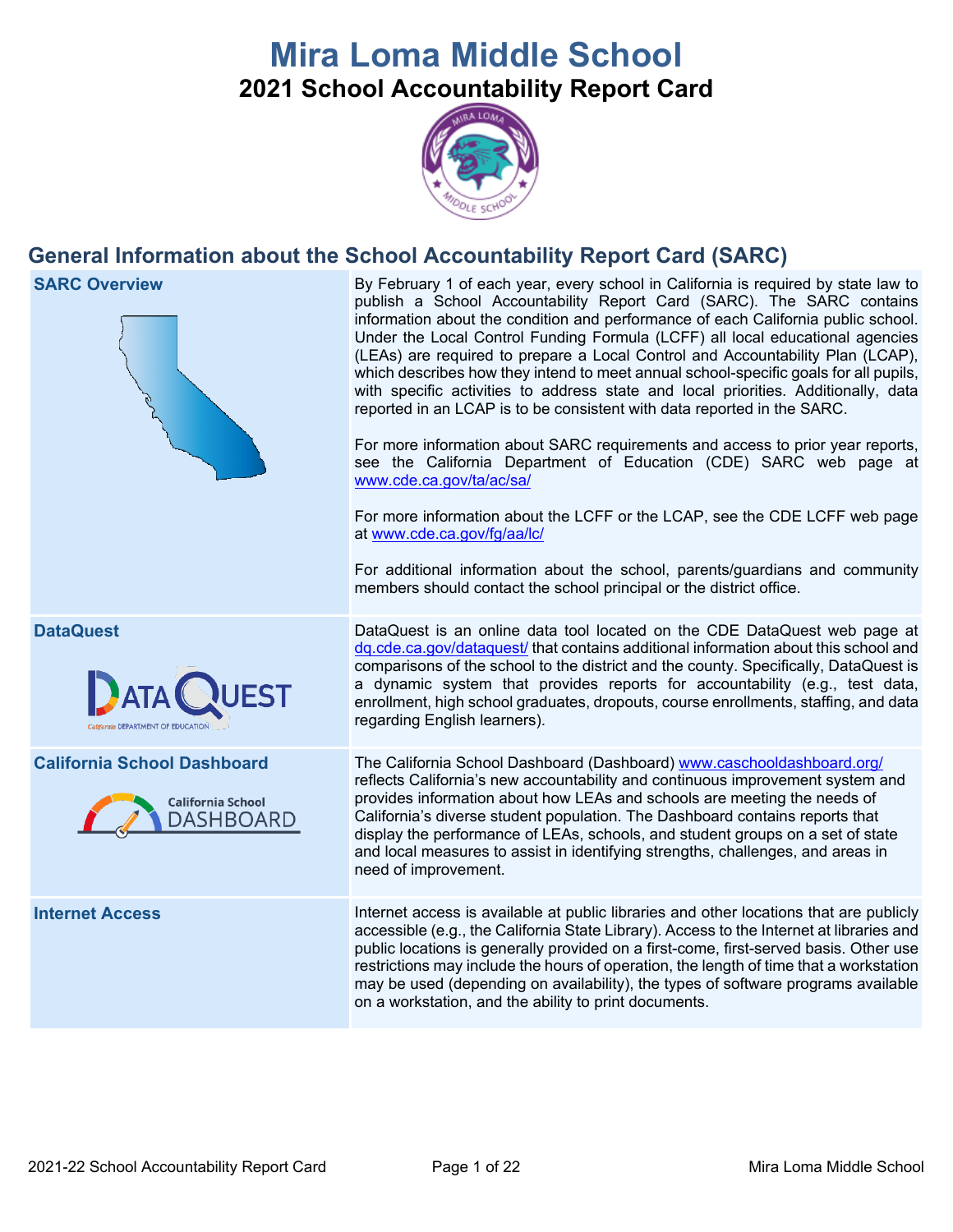#### **2021-22 School Contact Information**

| <b>School Name</b>                                 | Mira Loma Middle School                                               |
|----------------------------------------------------|-----------------------------------------------------------------------|
| <b>Street</b>                                      | 5051 Steve Street                                                     |
| City, State, Zip                                   | Jurupa Valley, CA 92509                                               |
| <b>Phone Number</b>                                | 951-360-2883                                                          |
| <b>Principal</b>                                   | <b>Mary Boules</b>                                                    |
| <b>Email Address</b>                               | mary boules@jusd.k12.ca.us                                            |
| <b>School Website</b>                              | https://jurupausd.org/schools/MiraLomaMiddleSchool/Pages/Default.aspx |
| County-District-School (CDS) Code 33 67090 6112858 |                                                                       |

| 2021-22 District Contact Information |                                    |  |  |  |  |
|--------------------------------------|------------------------------------|--|--|--|--|
| <b>District Name</b>                 | Jurupa Unified School District     |  |  |  |  |
| <b>Phone Number</b>                  | 951-360-4100                       |  |  |  |  |
| Superintendent                       | Dr. Trenton Hansen                 |  |  |  |  |
| <b>Email Address</b>                 | JUSD.Superintendent@jusd.k12.ca.us |  |  |  |  |
| <b>District Website Address</b>      | https://jurupausd.org/             |  |  |  |  |

#### **2021-22 School Overview**

Mission Statement:

Mira Loma Middle School (MLMS) values students as developing individuals in need of care, support, and opportunity in order to achieve academic excellence, reach their full potential, and expand their vision for the future whether we are in a virtual or physical learning environment.

#### School Vision and Collective Commitments:

The Mira Loma Middle School team consists of: dedicated staff, hardworking students, and parents as well as involved community members. The staff at MLMS understands that middle school aged students are transitioning academically, physically and emotionally. We strive to provide each student an opportunity to grow by addressing both the Habits of the Mind and the Habits of the Heart. The Habits (learning dispositions) have been extremely helpful during distance learning to promote students to reflect, and share their feelings (academic/social/emotional) needs during such a challenging time of COVID-19.

1. Create and maintain a positive and caring learning environment that promotes intellectual curiosity, encourages creativity, and gives each learning community member a sense of belonging.

2. Encourage open communication, respect, and mutual support.

3. Closely monitor student achievement and be proactive in our interventions when our students need extra support.

4. Provide opportunities to learn about and appreciate the unique and individual differences of our multi-cultural world.

5. Provide a safe, challenging, and supportive learning environment that ensures a positive and healthy atmosphere for our students.

6. Recognize students for striving toward academic success and exemplary citizenship.

7. Reward and recognize students who improve and progress toward their academic goals.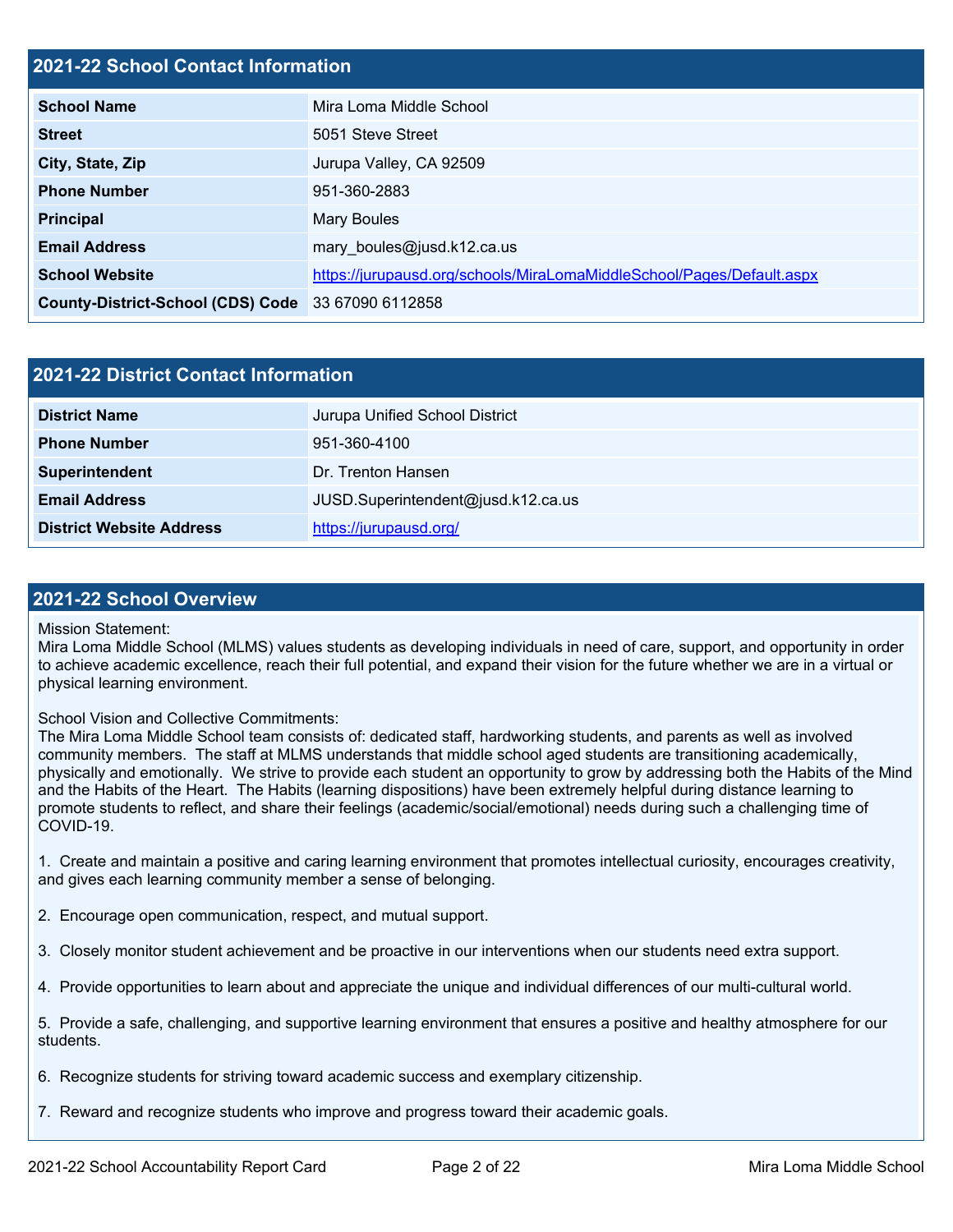8. Make learning fun and celebrate accomplishments.

## **About this School**

| 2020-21 Student Enrollment by Grade Level |                           |  |  |  |  |  |
|-------------------------------------------|---------------------------|--|--|--|--|--|
| <b>Grade Level</b>                        | <b>Number of Students</b> |  |  |  |  |  |
| Grade 7                                   | 349                       |  |  |  |  |  |
| Grade 8                                   | 378                       |  |  |  |  |  |
| <b>Total Enrollment</b>                   | 727                       |  |  |  |  |  |

#### **2020-21 Student Enrollment by Student Group**

| <b>Student Group</b>                   | <b>Percent of Total Enrollment</b> |
|----------------------------------------|------------------------------------|
| Asian                                  | 0.7                                |
| <b>Black or African American</b>       | 0.3                                |
| <b>Filipino</b>                        | 0.3                                |
| <b>Hispanic or Latino</b>              | 93.5                               |
| Native Hawaiian or Pacific Islander    | 0.1                                |
| <b>Two or More Races</b>               | 0.6                                |
| <b>White</b>                           | $\overline{4}$                     |
| <b>English Learners</b>                | 32.6                               |
| <b>Foster Youth</b>                    | 0.4                                |
| <b>Homeless</b>                        | 0.1                                |
| <b>Socioeconomically Disadvantaged</b> | 81.6                               |
| <b>Students with Disabilities</b>      | 15.4                               |

**A. Conditions of Learning State Priority: Basic**

The SARC provides the following information relevant to the State priority: Basic (Priority 1):

- Degree to which teachers are appropriately assigned and fully credentialed in the subject area and for the pupils they are teaching;
- Pupils have access to standards-aligned instructional materials; and
- School facilities are maintained in good repair

Note: For more information refer to the Updated Teacher Equity Definitions web page at<https://www.cde.ca.gov/pd/ee/teacherequitydefinitions.asp>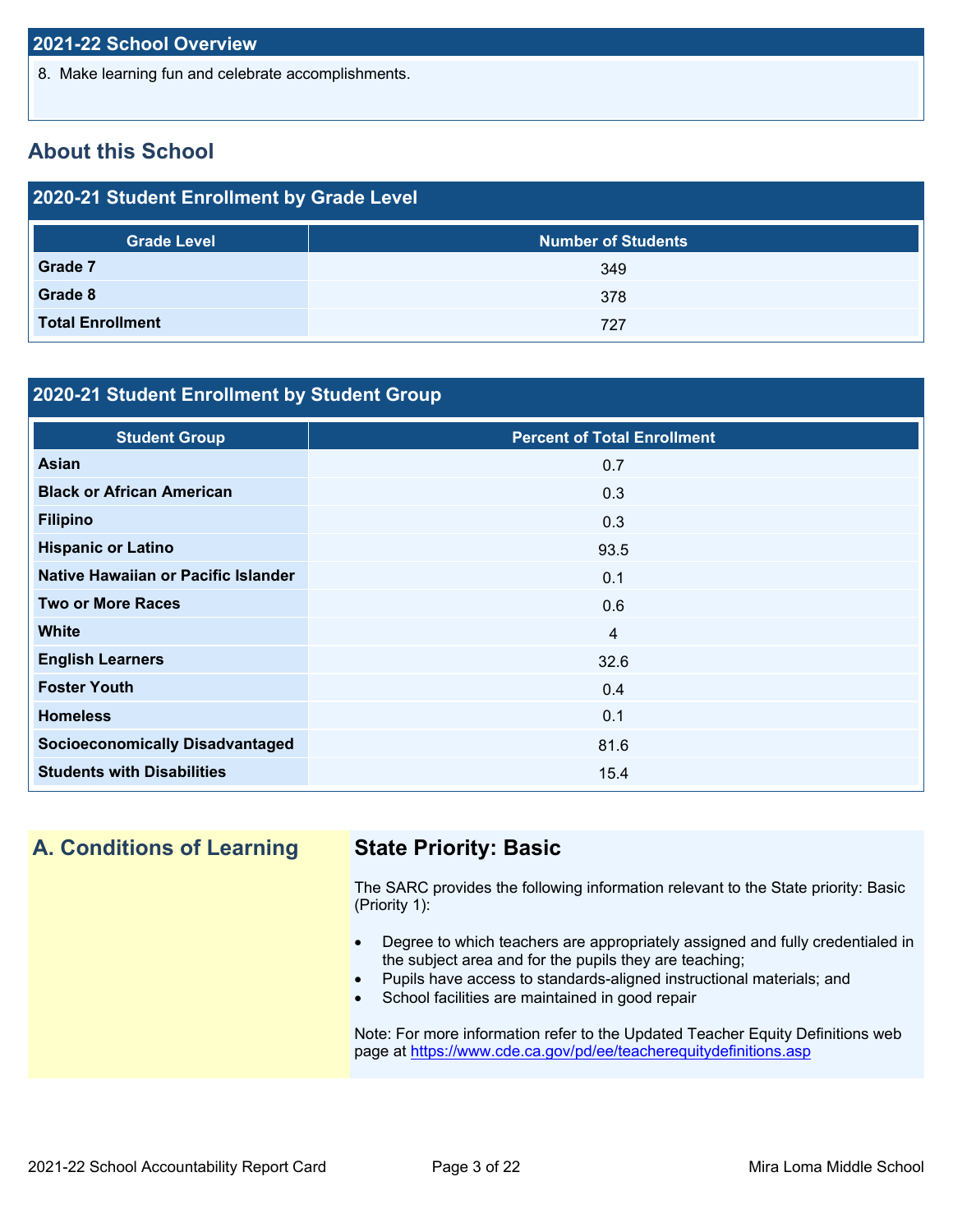| 2019-20 Teacher Preparation and Placement                                                       |         |  |  |  |  |
|-------------------------------------------------------------------------------------------------|---------|--|--|--|--|
| <b>Authorization/Assignment</b>                                                                 | 2019-20 |  |  |  |  |
| Fully (Preliminary or Clear) Credentialed for Subject and Student Placement (properly assigned) |         |  |  |  |  |
| <b>Intern Credential Holders Properly Assigned</b>                                              |         |  |  |  |  |
| Teachers Without Credentials and Misassignments ("ineffective" under ESSA)                      |         |  |  |  |  |
| Credentialed Teachers Assigned Out-of-Field ("out-of-field" under ESSA)                         |         |  |  |  |  |
| Unknown                                                                                         |         |  |  |  |  |
| <b>Total Teaching Positions</b>                                                                 |         |  |  |  |  |

Note: The data in this table is based on Full Time Equivalent (FTE) status. One FTE equals one staff member working full time; one FTE could also represent two staff members who each work 50 percent of full time. Additionally, an assignment is defined as a position that an educator is assigned to based on setting, subject, and grade level. An authorization is defined as the services that an educator is authorized to provide to students.

# **2019-20 Teachers Without Credentials and Misassignments (considered "ineffective" under ESSA) Authorization/Assignment 2019-20 Permits and Waivers Misassignments Vacant Positions Total Teachers Without Credentials and Misassignments**

| 2019-20 Credentialed Teachers Assigned Out-of-Field (considered "out-of-field" under ESSA) |         |  |  |  |  |
|--------------------------------------------------------------------------------------------|---------|--|--|--|--|
| Indicator                                                                                  | 2019-20 |  |  |  |  |
| <b>Credentialed Teachers Authorized on a Permit or Waiver</b>                              |         |  |  |  |  |
| <b>Local Assignment Options</b>                                                            |         |  |  |  |  |
| <b>Total Out-of-Field Teachers</b>                                                         |         |  |  |  |  |

| 2019-20 Class Assignments                                                                                                                           |         |  |  |  |  |
|-----------------------------------------------------------------------------------------------------------------------------------------------------|---------|--|--|--|--|
| <b>Indicator</b>                                                                                                                                    | 2019-20 |  |  |  |  |
| <b>Misassignments for English Learners</b><br>(a percentage of all the classes with English learners taught by teachers that are misassigned)       |         |  |  |  |  |
| No credential, permit or authorization to teach<br>(a percentage of all the classes taught by teachers with no record of an authorization to teach) |         |  |  |  |  |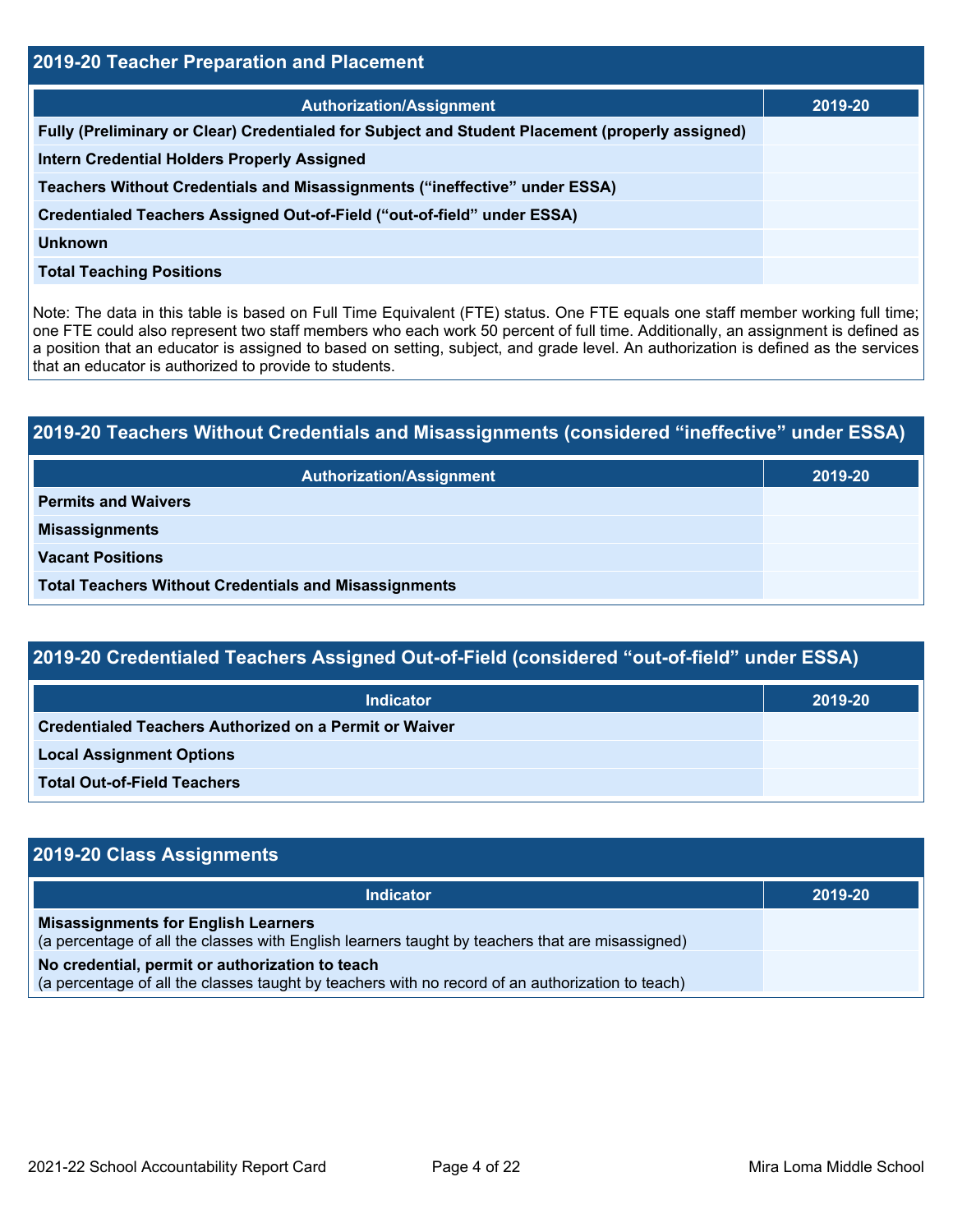#### **2021-22 Quality, Currency, Availability of Textbooks and Other Instructional Materials**

Jurupa Unified School District conducts an evaluation of instructional materials to adopt materials that best meet the needs of students. The district conducts adoptions on a districtwide basis. The review process includes a committee of a majority of classroom teachers in the appropriate discipline (Education Code Section 60210). In addition, all instructional materials are in compliance with social content standards. When making adoption decisions, the adoption committee uses the content standards, the curriculum frameworks, the State Board of Education-adopted evaluation criteria, and the reports on each adoption as resources. The final decision for selecting and recommending textbook adoptions is with the adoption committee. The most recently adopted textbooks were selected from the state-approved list.

All students, including English learners, have standards-aligned textbooks checked out to them, to use in class and to take home, in each of the core curriculum areas of reading/language arts, mathematics, science and history/social science; foreign language and health; visual and performing arts; and science laboratory equipment for grades nine through twelve as appropriate.

Elementary students receive core curriculum textbooks on the first day of enrollment. Middle school and high school students receive textbooks checked out to them at registration days a few days before the first day of school. All students enrolling after the first day of school have core curriculum textbooks checked out to them by the Library Clerk on their first day of enrollment.

#### **Year and month in which the data were collected September 13, 2021** September 13, 2021

| <b>Subject</b>                | Textbooks and Other Instructional Materials/year of<br><b>Adoption</b>                                                                                                                                                                                                                                                    | <b>Percent</b><br><b>Students</b><br><b>Lacking Own</b><br><b>Assigned</b><br>Copy |          |
|-------------------------------|---------------------------------------------------------------------------------------------------------------------------------------------------------------------------------------------------------------------------------------------------------------------------------------------------------------------------|------------------------------------------------------------------------------------|----------|
| <b>Reading/Language Arts</b>  | California-Collections (Grades 7 & 8), Houghton Mifflin<br>Harcourt Publishers (2017), California-Collections ELD<br>(Grades 7 & 8), Houghton Mifflin Harcourt Publishers (2017),<br>Inside (Grades 7 & 8), Cengage Publishers (2017), READ<br>180 Stage B (Grades 7 & 8), Houghton Mifflin Harcourt<br>Publishers (2017) | Yes.                                                                               | $\Omega$ |
| <b>Mathematics</b>            | California Math Course 2 & Course 3 (Grades 7 & 8),<br>McGraw Hill Education Publishers (2015), Pre-Algebra<br>(Accelerated 7), McGraw Hill Education Publishers (2014),<br>Integrated Math I (Accelerated 8), Pearson Publishers (2014)                                                                                  | <b>Yes</b>                                                                         | $\Omega$ |
| <b>Science</b>                | HMH Science Dimensions (Grade 7 & 8), Houghton Mifflin<br>Harcourt (2020)                                                                                                                                                                                                                                                 | <b>Yes</b>                                                                         | $\Omega$ |
| <b>History-Social Science</b> | World History Medieval to Early Modern History (Grade 7),<br>Holt Reinhart Publishers (2006), United States History<br>Independence to 1914 (Grade 8), Holt Reinhart Publishers<br>(2006)                                                                                                                                 | Yes.                                                                               | $\Omega$ |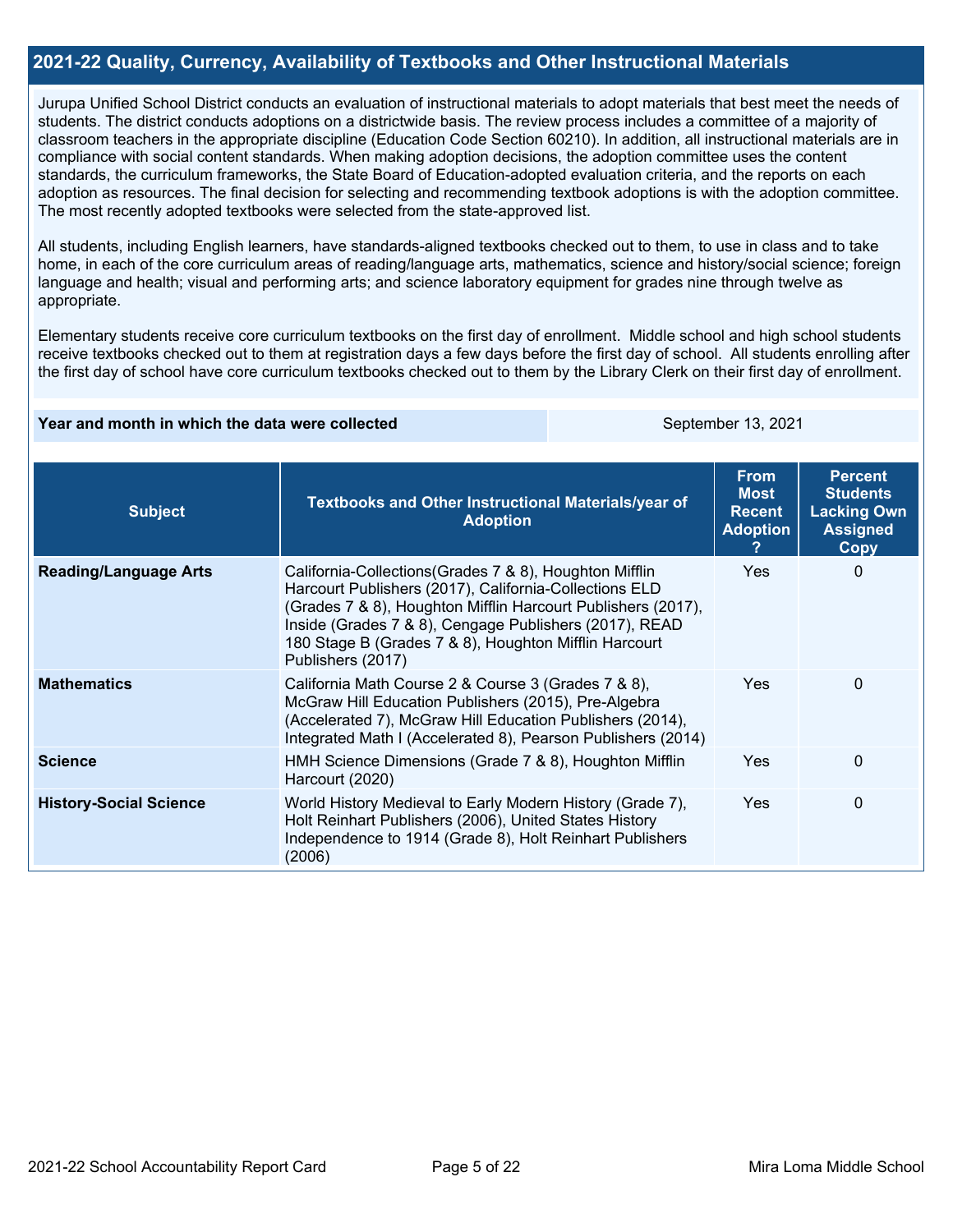#### **School Facility Conditions and Planned Improvements**

Our custodial staff, consisting of 1 daytime custodian, 1 mid-day custodian, and 2 evening custodians, perform basic cleaning operations in every classroom on a regular basis. The safety, cleanliness, and adequacy of our school facilities are a high priority to the District. Overall, school grounds and facilities are in good repair maintenance does an excellent job at maintaining the facilities. The District's Deferred Maintenance Plan is assessed and updated every year. Work generated by the Deferred Maintenance Plan is generally completed during the summer months. Fire inspections are conducted on an annual basis and any issues are addressed immediately. The District also has an internal inspection team conducting annual safety inspections of all sites. All safety-related items are handled as top priority.

Safety is maintained through the coordination and efforts of several different agencies, including the local fire department, Keenan and Associates (Administrator of Workers' Compensation), Industrial Indemnity (Liability Insurance Carrier), the district safety committee, and our own school custodians.

Mira Loma Middle School has 4 Activity Supervisors and 2 Campus Supervisors to support student safety. Mira Loma Middle School in accordance with Senate Bill 187 has safe school strategies that include information on the status of school crime and the following elements: Safe school programs; child abuse reporting procedures; disaster response procedures; suspension and expulsion policies pursuant to Education Code Section 48900, 48915, and 49079; the District's Discipline Handbook and Sexual Harassment Policy; our school dress code; and procedures and rules for safety on the way to and from school as well as during school hours. This plan will be updated every year and approved by our School Site Council by March.

#### **Year and month of the most recent FIT report** 10/25/2021 10/25/2021

| <b>System Inspected</b>                                                | Rate<br>Good | Rate<br>Fair | <b>Rate</b><br>Poor | <b>Repair Needed and Action Taken or Planned</b> |
|------------------------------------------------------------------------|--------------|--------------|---------------------|--------------------------------------------------|
| <b>Systems:</b><br>Gas Leaks, Mechanical/HVAC, Sewer                   | X            |              |                     |                                                  |
| Interior:<br><b>Interior Surfaces</b>                                  | $\times$     |              |                     |                                                  |
| <b>Cleanliness:</b><br>Overall Cleanliness, Pest/Vermin Infestation    | X            |              |                     |                                                  |
| <b>Electrical</b>                                                      | X            |              |                     | Girls Locker Open junction box                   |
| <b>Restrooms/Fountains:</b><br>Restrooms, Sinks/ Fountains             | X            |              |                     | Boys RR Loose faucet                             |
| Safety:<br>Fire Safety, Hazardous Materials                            | X            |              |                     |                                                  |
| Structural:<br><b>Structural Damage, Roofs</b>                         | X            |              |                     |                                                  |
| External:<br>Playground/School Grounds, Windows/<br>Doors/Gates/Fences | X            |              |                     |                                                  |

#### **Overall Facility Rate**

| <b>Exemplary</b> | Good <sup>1</sup> | Fair | Poor |
|------------------|-------------------|------|------|
|                  |                   |      |      |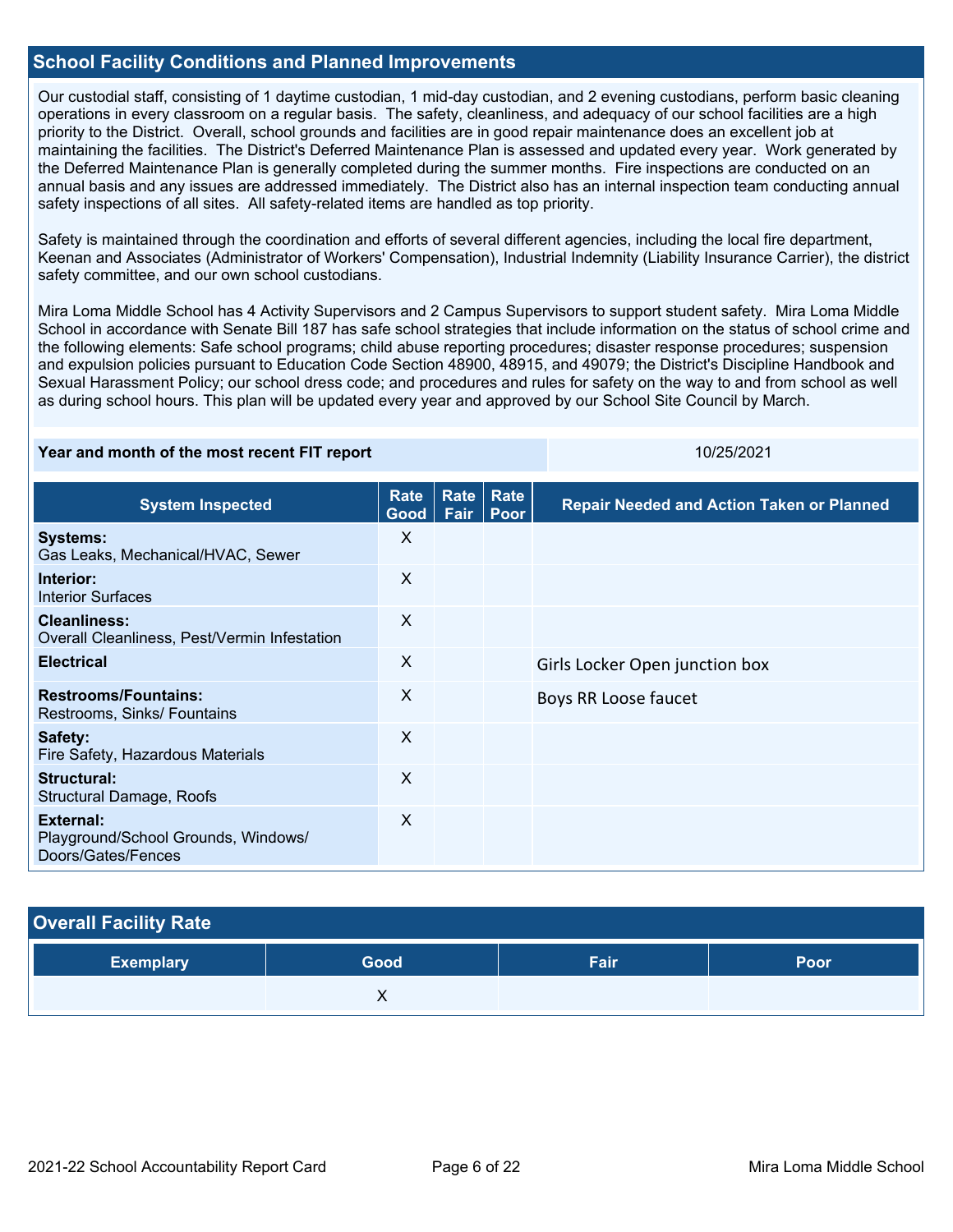# **B. Pupil Outcomes State Priority: Pupil Achievement**

The SARC provides the following information relevant to the State priority: Pupil Achievement (Priority 4):

#### **Statewide Assessments**

(i.e., California Assessment of Student Performance and Progress [CAASPP] System includes the Smarter Balanced Summative Assessments for students in the general education population and the California Alternate Assessments [CAAs] for English language arts/literacy [ELA] and mathematics given in grades three through eight and grade eleven. Only eligible students may participate in the administration of the CAAs. CAAs items are aligned with alternate achievement standards, which are linked with the Common Core State Standards [CCSS] for students with the most significant cognitive disabilities).

The CAASPP System encompasses the following assessments and student participation requirements:

- 1. **Smarter Balanced Summative Assessments and CAAs for ELA** in grades three through eight and grade eleven.
- 2. **Smarter Balanced Summative Assessments and CAAs for mathematics** in grades three through eight and grade eleven.
- 3. **California Science Test (CAST) and CAAs for Science** in grades five, eight, and once in high school (i.e., grade ten, eleven, or twelve).

#### **SARC Reporting in the 2020-2021 School Year Only**

Where the most viable option, LEAs were required to administer the statewide summative assessment in ELA and mathematics. Where a statewide summative assessment was not the most viable option for the LEA (or for one or more gradelevel[s] within the LEA) due to the pandemic, LEAs were allowed to report results from a different assessment that met the criteria established by the State Board of Education (SBE) on March 16, 2021. The assessments were required to be:

- Aligned with CA CCSS for ELA and mathematics;
- Available to students in grades 3 through 8, and grade 11; and
- Uniformly administered across a grade, grade span, school, or district to all eligible students.

#### **Options**

Note that the CAAs could only be administered in-person following health and safety requirements. If it was not viable for the LEA to administer the CAAs in person with health and safety guidelines in place, the LEA was directed to not administer the tests. There were no other assessment options available for the CAAs. Schools administered the Smarter Balanced Summative Assessments for ELA and mathematics, other assessments that meet the SBE criteria, or a combination of both, and they could only choose one of the following:

- Smarter Balanced ELA and mathematics summative assessments;
- Other assessments meeting the SBE criteria; or
- Combination of Smarter Balanced ELA and mathematics summative assessments and other assessments.

The percentage of students who have successfully completed courses that satisfy the requirements for entrance to the University of California and the California State University, or career technical education sequences or programs of study.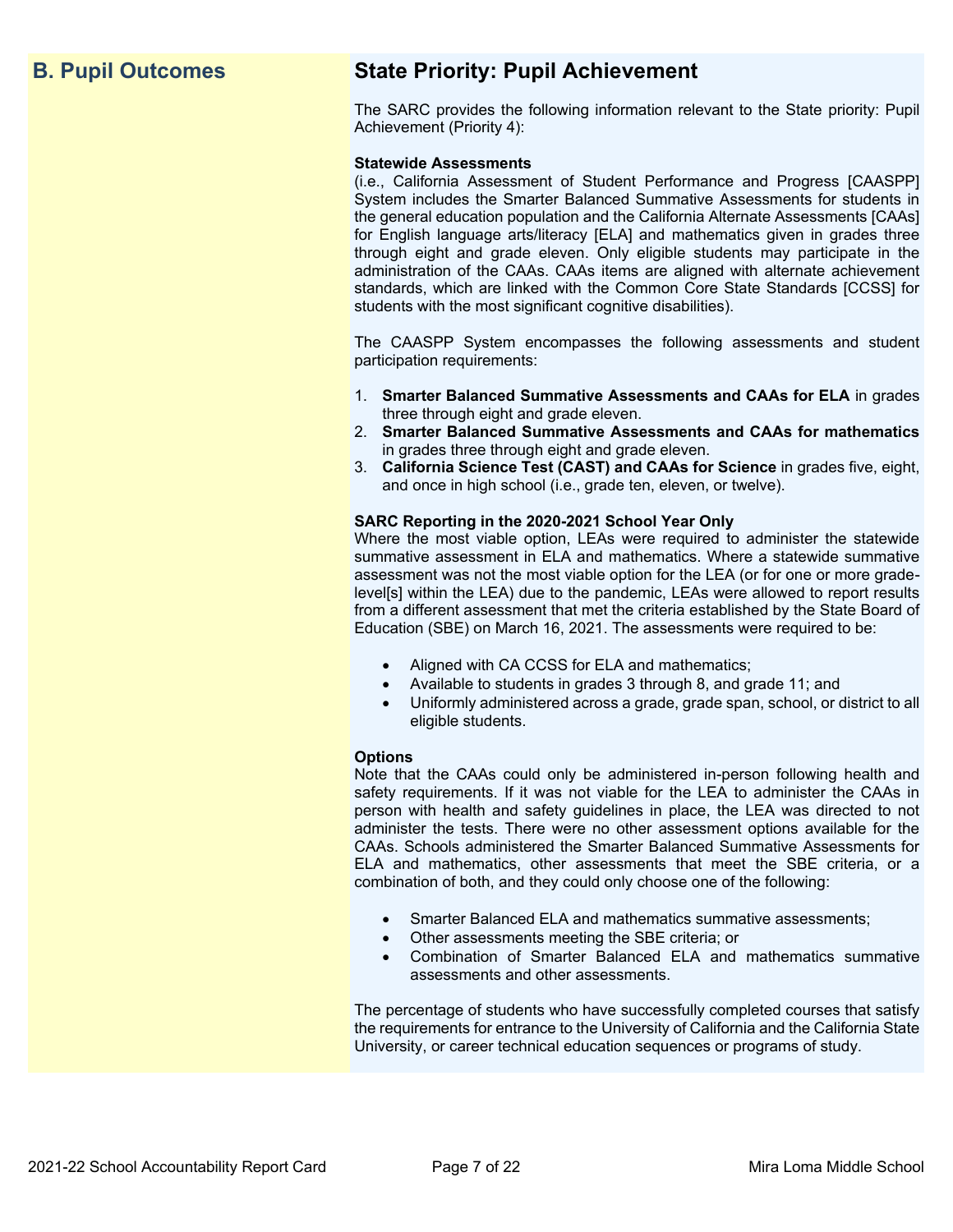#### **Percentage of Students Meeting or Exceeding the State Standard on CAASPP**

This table displays CAASPP test results in ELA and mathematics for all students grades three through eight and grade eleven taking and completing a state-administered assessment.

The 2019-2020 data cells with N/A values indicate that the 2019-2020 data are not available due to the COVID-19 pandemic and resulting summative test suspension. The Executive Order N-30-20 was issued which waived the assessment, accountability, and reporting requirements for the 2019-2020 school year.

The 2020-2021 data cells have N/A values because these data are not comparable to other year data due to the COVID-19 pandemic during the 2020-2021 school year. Where the CAASPP assessments in ELA and/or mathematics is not the most viable option, the LEAs were allowed to administer local assessments. Therefore, the 2020-2021 data between school years for the school, district, state are not an accurate comparison. As such, it is inappropriate to compare results of the 2020-2021 school year to other school years.

| Subject                                                        | <b>School</b><br>2019-20 | <b>School</b><br>2020-21 | <b>District</b><br>2019-20 | <b>District</b><br>2020-21 | <b>State</b><br>2019-20 | <b>State</b><br>2020-21 |
|----------------------------------------------------------------|--------------------------|--------------------------|----------------------------|----------------------------|-------------------------|-------------------------|
| <b>English Language Arts/Literacy</b><br>$(grades 3-8 and 11)$ | N/A                      | N/A                      | N/A                        | N/A                        | N/A                     | N/A                     |
| <b>Mathematics</b><br>$($ grades 3-8 and 11 $)$                | N/A                      | N/A                      | N/A                        | N/A                        | N/A                     | N/A                     |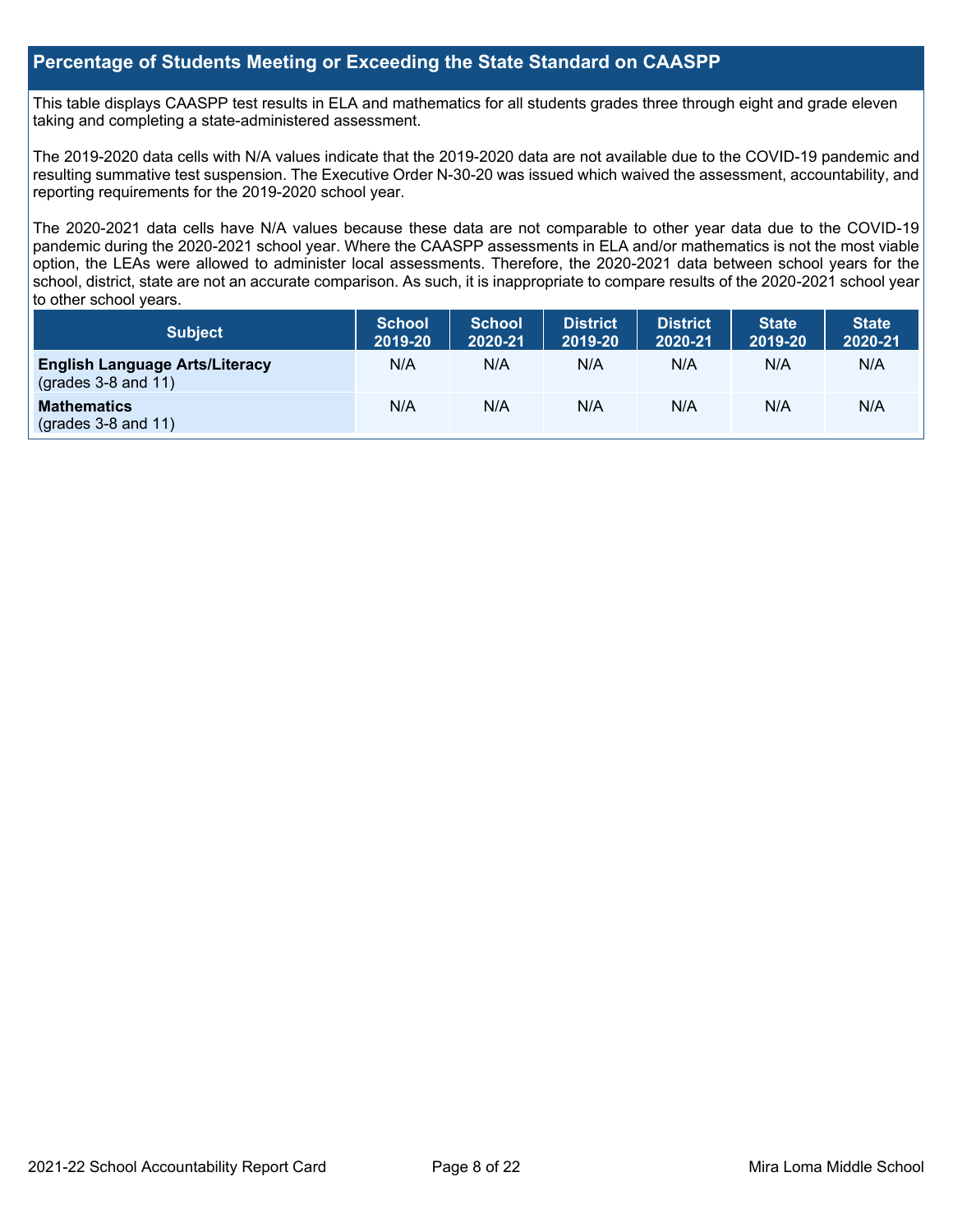#### **2020-21 CAASPP Test Results in ELA by Student Group**

This table displays CAASPP test results in ELA by student group for students grades three through eight and grade eleven taking and completing a state-administered assessment. The CDE will populate this table for schools in cases where the school administered the CAASPP assessment. In cases where the school administered a local assessment instead of CAASPP, the CDE will populate this table with "NT" values, meaning this school did not test students using the CAASPP. See the local assessment(s) table for more information.

| <b>CAASPP</b><br><b>Student Groups</b>               | <b>CAASPP</b><br><b>Total</b><br><b>Enrollment</b> | <b>CAASPP</b><br><b>Number</b><br><b>Tested</b> | <b>CAASPP</b><br><b>Percent</b><br><b>Tested</b> | <b>CAASPP</b><br><b>Percent</b><br><b>Not Tested</b> | <b>CAASPP</b><br><b>Percent</b><br><b>Met or</b><br><b>Exceeded</b> |
|------------------------------------------------------|----------------------------------------------------|-------------------------------------------------|--------------------------------------------------|------------------------------------------------------|---------------------------------------------------------------------|
| <b>All Students</b>                                  | 730                                                | 14                                              | 1.92                                             | 98.08                                                | $\mathbf 0$                                                         |
| <b>Female</b>                                        | 349                                                | 3                                               | 0.86                                             | 99.14                                                | --                                                                  |
| <b>Male</b>                                          | 381                                                | 11                                              | 2.89                                             | 97.11                                                | 0                                                                   |
| American Indian or Alaska Native                     | $\Omega$                                           | $\mathbf 0$                                     | $\mathbf 0$                                      | $\mathbf 0$                                          | 0                                                                   |
| <b>Asian</b>                                         | $\sim$                                             | --                                              |                                                  |                                                      | --                                                                  |
| <b>Black or African American</b>                     | --                                                 | $\overline{\phantom{m}}$                        | --                                               | $\overline{a}$                                       | --                                                                  |
| <b>Filipino</b>                                      |                                                    | $\sim$                                          |                                                  |                                                      | --                                                                  |
| <b>Hispanic or Latino</b>                            | 684                                                | 13                                              | 1.9                                              | 98.1                                                 | 0                                                                   |
| <b>Native Hawaiian or Pacific Islander</b>           | $\Omega$                                           | $\mathbf 0$                                     | $\mathbf 0$                                      | $\Omega$                                             | 0                                                                   |
| <b>Two or More Races</b>                             | $\hspace{0.05cm}$ – $\hspace{0.05cm}$              | $\sim$                                          |                                                  | --                                                   | --                                                                  |
| <b>White</b>                                         | 29                                                 | $\mathbf 0$                                     | $\Omega$                                         | 100                                                  | --                                                                  |
| <b>English Learners</b>                              | 226                                                | $\overline{7}$                                  | 3.1                                              | 96.9                                                 | --                                                                  |
| <b>Foster Youth</b>                                  |                                                    | --                                              | --                                               |                                                      | --                                                                  |
| <b>Homeless</b>                                      | --                                                 | $\overline{\phantom{m}}$                        | --                                               | --                                                   | --                                                                  |
| <b>Military</b>                                      |                                                    | --                                              |                                                  |                                                      | --                                                                  |
| <b>Socioeconomically Disadvantaged</b>               | 595                                                | 14                                              | 2.35                                             | 97.65                                                | $\mathbf 0$                                                         |
| <b>Students Receiving Migrant Education Services</b> | $\Omega$                                           | $\mathbf{0}$                                    | $\Omega$                                         | $\overline{0}$                                       | $\Omega$                                                            |
| <b>Students with Disabilities</b>                    | 111                                                | 14                                              | 12.61                                            | 87.39                                                | 0                                                                   |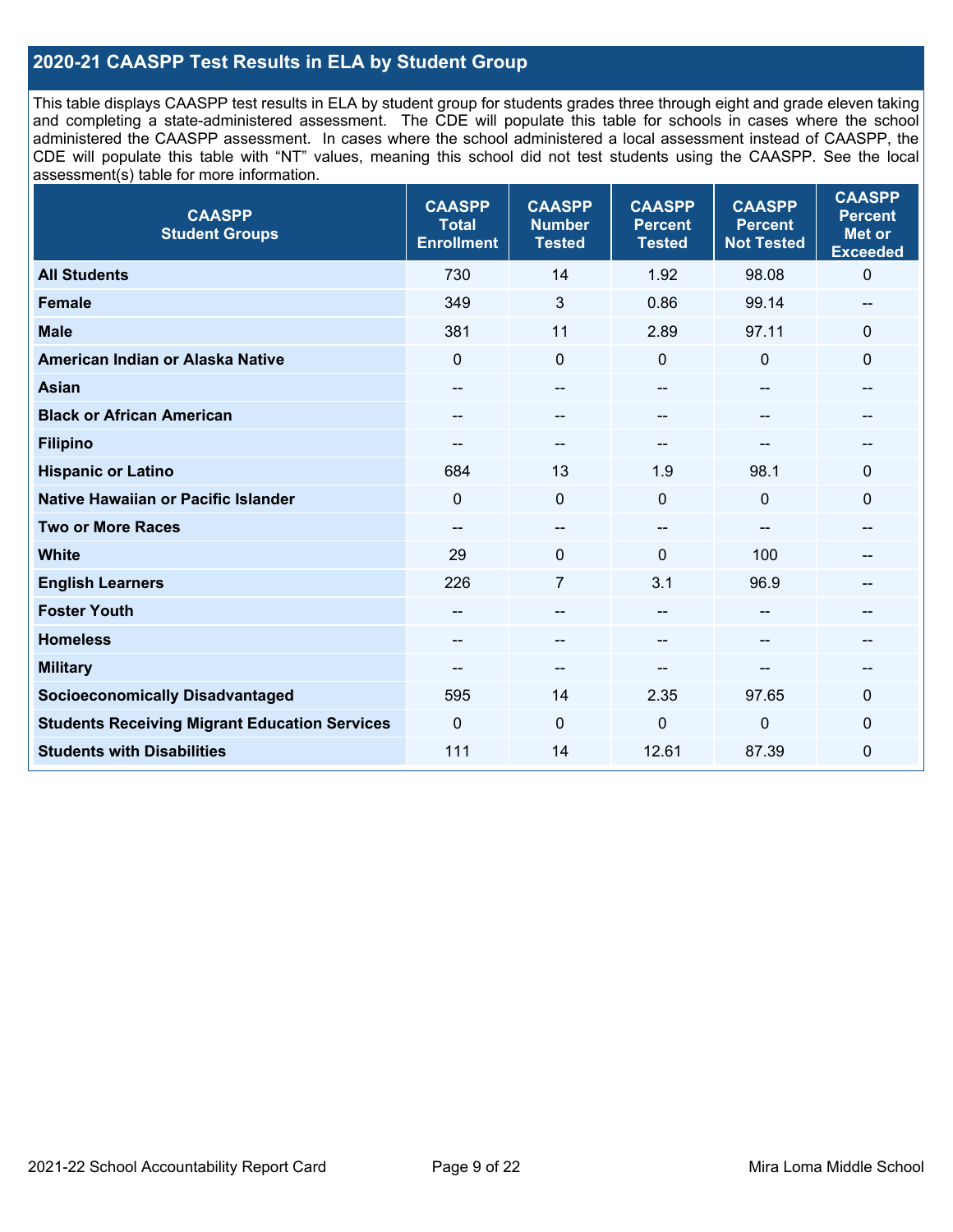#### **2020-21 CAASPP Test Results in Math by Student Group**

This table displays CAASPP test results in Math by student group for students grades three through eight and grade eleven taking and completing a state-administered assessment. The CDE will populate this table for schools in cases where the school administered the CAASPP assessment. In cases where the school administered a local assessment instead of CAASPP, the CDE will populate this table with "NT" values, meaning this school did not test students using the CAASPP. See the local assessment(s) table for more information.

| <b>CAASPP</b><br><b>Student Groups</b>               | <b>CAASPP</b><br><b>Total</b><br><b>Enrollment</b> | <b>CAASPP</b><br><b>Number</b><br><b>Tested</b> | <b>CAASPP</b><br><b>Percent</b><br><b>Tested</b> | <b>CAASPP</b><br><b>Percent</b><br><b>Not Tested</b> | <b>CAASPP</b><br><b>Percent</b><br><b>Met or</b><br><b>Exceeded</b> |
|------------------------------------------------------|----------------------------------------------------|-------------------------------------------------|--------------------------------------------------|------------------------------------------------------|---------------------------------------------------------------------|
| <b>All Students</b>                                  | 730                                                | 14                                              | 1.92                                             | 98.08                                                | 0.00                                                                |
| <b>Female</b>                                        | 349                                                | 3                                               | 0.86                                             | 99.14                                                | $\sim$                                                              |
| <b>Male</b>                                          | 381                                                | 11                                              | 2.89                                             | 97.11                                                | 0.00                                                                |
| American Indian or Alaska Native                     | $\mathbf 0$                                        | $\pmb{0}$                                       | $\mathbf 0$                                      | $\overline{0}$                                       | $\mathbf 0$                                                         |
| <b>Asian</b>                                         | --                                                 | --                                              |                                                  | --                                                   | --                                                                  |
| <b>Black or African American</b>                     | $\overline{\phantom{a}}$                           | --                                              | --                                               | --                                                   | $\overline{\phantom{m}}$                                            |
| <b>Filipino</b>                                      | --                                                 | --                                              | --                                               |                                                      | $\sim$                                                              |
| <b>Hispanic or Latino</b>                            | 684                                                | 13                                              | 1.90                                             | 98.10                                                | 0.00                                                                |
| Native Hawaiian or Pacific Islander                  | $\Omega$                                           | 0                                               | $\Omega$                                         | $\mathbf{0}$                                         | $\mathbf 0$                                                         |
| <b>Two or More Races</b>                             | $\overline{\phantom{a}}$                           | --                                              |                                                  | --                                                   | $\qquad \qquad -$                                                   |
| <b>White</b>                                         | 29                                                 | 0                                               | 0.00                                             | 100.00                                               | --                                                                  |
| <b>English Learners</b>                              | 226                                                | 7                                               | 3.10                                             | 96.90                                                | --                                                                  |
| <b>Foster Youth</b>                                  |                                                    | --                                              |                                                  |                                                      |                                                                     |
| <b>Homeless</b>                                      | $- -$                                              | $\qquad \qquad -$                               | --                                               | $-$                                                  | $-$                                                                 |
| <b>Military</b>                                      |                                                    | --                                              | --                                               |                                                      | --                                                                  |
| <b>Socioeconomically Disadvantaged</b>               | 595                                                | 14                                              | 2.35                                             | 97.65                                                | 0.00                                                                |
| <b>Students Receiving Migrant Education Services</b> | $\mathbf{0}$                                       | $\Omega$                                        | $\mathbf 0$                                      | $\mathbf{0}$                                         | $\mathbf 0$                                                         |
| <b>Students with Disabilities</b>                    | 111                                                | 14                                              | 12.61                                            | 87.39                                                | 0.00                                                                |

#### **2020-21 Local Assessment Test Results in ELA by Student Group**

This table displays Local Assessment test results in ELA by student group for students grades three through eight and grade eleven. LEAs/schools will populate this table for schools in cases where the school administered a local assessment. In cases where the school administered the CAASPP assessment, LEAs/schools will populate this table with "N/A" values in all cells, meaning this table is Not Applicable for this school.

| Read 180 ELA, MDTP Math<br><b>Student Groups</b> | <b>Read 180</b><br><b>ELA, MDTP</b><br><b>Math</b><br><b>Total</b><br><b>Enrollment</b> | <b>Read 180</b><br><b>ELA, MDTP</b><br><b>Math</b><br><b>Number</b><br><b>Tested</b> | <b>Read 180</b><br><b>ELA, MDTP</b><br><b>Math</b><br><b>Percent</b><br><b>Tested</b> | <b>Read 180</b><br><b>ELA, MDTP</b><br><b>Math</b><br><b>Percent</b><br><b>Not Tested</b> | <b>Read 180</b><br><b>ELA, MDTP</b><br><b>Math</b><br><b>Percent</b><br>At or Above<br><b>Grade Level</b> |
|--------------------------------------------------|-----------------------------------------------------------------------------------------|--------------------------------------------------------------------------------------|---------------------------------------------------------------------------------------|-------------------------------------------------------------------------------------------|-----------------------------------------------------------------------------------------------------------|
| <b>All Students</b>                              | 733                                                                                     | 683                                                                                  | 93.18                                                                                 | 6.82                                                                                      | 34.11                                                                                                     |
| <b>Female</b>                                    | 350                                                                                     | 327                                                                                  | 93.43                                                                                 | 6.57                                                                                      | 36.39                                                                                                     |
| <b>Male</b>                                      | 382                                                                                     | 356                                                                                  | 93.19                                                                                 | 6.81                                                                                      | 32.02                                                                                                     |
| American Indian or Alaska Native                 | 0                                                                                       | 0                                                                                    | $\Omega$                                                                              | $\Omega$                                                                                  | $\mathbf 0$                                                                                               |

2021-22 School Accountability Report Card **Page 10 of 22** Mira Loma Middle School Page 10 of 22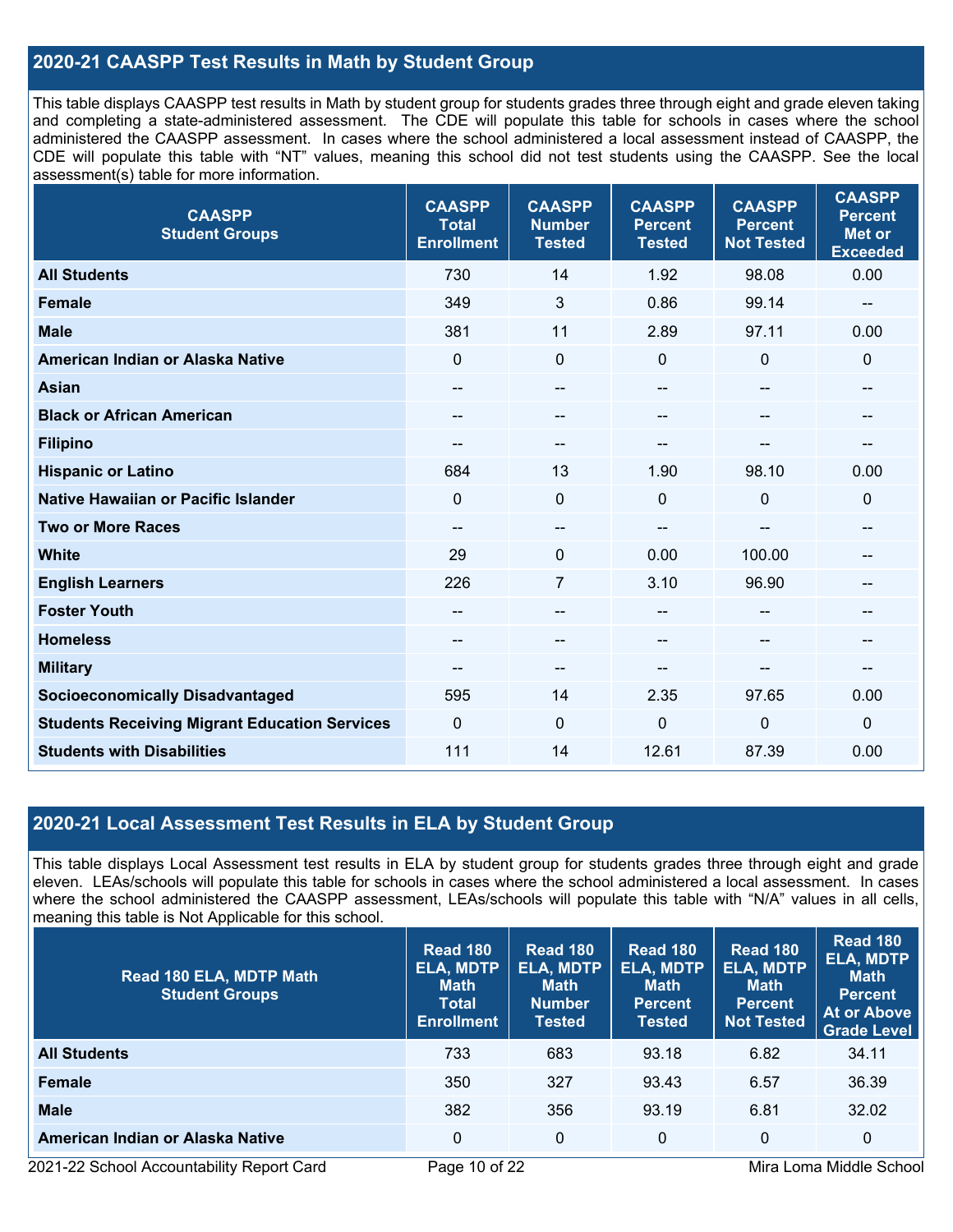| <b>Asian</b>                                                                               | 5              | 5              | 100          | $\mathbf{0}$   | 60           |
|--------------------------------------------------------------------------------------------|----------------|----------------|--------------|----------------|--------------|
| <b>Black or African American</b>                                                           | $\overline{2}$ | 1              | 50           | 50             | 100          |
| <b>Filipino</b>                                                                            | $\overline{2}$ | $\overline{2}$ | 100          | $\mathbf{0}$   | 100          |
| <b>Hispanic or Latino</b>                                                                  | 685            | 640            | 93.43        | 6.57           | 32.19        |
| Native Hawaiian or Pacific Islander                                                        | 0              | $\mathbf 0$    | $\mathbf{0}$ | $\mathbf 0$    | $\mathbf 0$  |
| <b>Two or More Races</b>                                                                   | 4              | 4              | 100          | $\overline{0}$ | 50           |
| White                                                                                      | 30             | 26             | 86.67        | 13.33          | 73.08        |
| <b>English Learners</b>                                                                    | 239            | 215            | 89.96        | 10.04          | 6.98         |
| <b>Foster Youth</b>                                                                        | 5              | 4              | 80           | 20             | 50           |
| <b>Homeless</b>                                                                            | 3              | 3              | 100          | $\mathbf{0}$   | $\mathbf{0}$ |
| <b>Military</b>                                                                            | $\Omega$       | $\mathbf 0$    | $\mathbf{0}$ | $\mathbf{0}$   | $\mathbf{0}$ |
| <b>Socioeconomically Disadvantaged</b>                                                     | 594            | 551            | 92.76        | 7.24           | 32.49        |
| <b>Students Receiving Migrant Education Services</b>                                       | $\Omega$       | $\mathbf 0$    | $\Omega$     | $\mathbf{0}$   | $\mathbf 0$  |
| <b>Students with Disabilities</b>                                                          | 116            | 93             | 80.17        | 19.83          | 6.45         |
| *At or above the grade-level standard in the context of the local assessment administered. |                |                |              |                |              |

### **2020-21 Local Assessment Test Results in Math by Student Group**

This table displays Local Assessment test results in Math by student group for students grades three through eight and grade eleven. LEAs/schools will populate this table for schools in cases where the school administered a local assessment. In cases where the school administered the CAASPP assessment, LEAs/schools will populate this table with "N/A" values in all cells, meaning this table is Not Applicable for this school.

| Read 180 ELA, MDTP Math<br><b>Student Groups</b> | <b>Read 180</b><br><b>ELA, MDTP</b><br><b>Math</b><br><b>Total</b><br><b>Enrollment</b> | <b>Read 180</b><br><b>ELA, MDTP</b><br><b>Math</b><br><b>Number</b><br><b>Tested</b> | <b>Read 180</b><br><b>ELA, MDTP</b><br><b>Math</b><br><b>Percent</b><br><b>Tested</b> | <b>Read 180</b><br><b>ELA, MDTP</b><br><b>Math</b><br><b>Percent</b><br><b>Not Tested</b> | <b>Read 180</b><br><b>ELA, MDTP</b><br><b>Math</b><br><b>Percent</b><br><b>At or Above</b><br><b>Grade Level</b> |
|--------------------------------------------------|-----------------------------------------------------------------------------------------|--------------------------------------------------------------------------------------|---------------------------------------------------------------------------------------|-------------------------------------------------------------------------------------------|------------------------------------------------------------------------------------------------------------------|
| <b>All Students</b>                              | 732                                                                                     | 688                                                                                  | 93.99                                                                                 | 6.01                                                                                      | 40.55                                                                                                            |
| <b>Female</b>                                    | 349                                                                                     | 331                                                                                  | 94.84                                                                                 | 5.16                                                                                      | 45.02                                                                                                            |
| <b>Male</b>                                      | 382                                                                                     | 357                                                                                  | 93.46                                                                                 | 6.54                                                                                      | 36.41                                                                                                            |
| American Indian or Alaska Native                 | 0                                                                                       | $\mathbf 0$                                                                          | $\mathbf 0$                                                                           | $\mathbf 0$                                                                               | $\mathbf 0$                                                                                                      |
| <b>Asian</b>                                     | 5                                                                                       | 5                                                                                    | 100                                                                                   | $\mathbf 0$                                                                               | 100                                                                                                              |
| <b>Black or African American</b>                 | $\overline{2}$                                                                          | $\mathbf{1}$                                                                         | 50                                                                                    | 50                                                                                        | 100                                                                                                              |
| <b>Filipino</b>                                  | $\overline{2}$                                                                          | $\overline{2}$                                                                       | 100                                                                                   | $\Omega$                                                                                  | 100                                                                                                              |
| <b>Hispanic or Latino</b>                        | 684                                                                                     | 643                                                                                  | 94.01                                                                                 | 5.99                                                                                      | 39.5                                                                                                             |
| Native Hawaiian or Pacific Islander              | $\Omega$                                                                                | $\overline{0}$                                                                       | $\mathbf{0}$                                                                          | $\mathbf{0}$                                                                              | $\mathbf 0$                                                                                                      |
| <b>Two or More Races</b>                         | $\overline{4}$                                                                          | $\overline{4}$                                                                       | 100                                                                                   | $\overline{0}$                                                                            | 75                                                                                                               |
| <b>White</b>                                     | 30                                                                                      | 28                                                                                   | 93.33                                                                                 | 6.67                                                                                      | 46.43                                                                                                            |
| <b>English Learners</b>                          | 239                                                                                     | 217                                                                                  | 90.79                                                                                 | 9.21                                                                                      | 16.13                                                                                                            |
| <b>Foster Youth</b>                              | 5                                                                                       | 4                                                                                    | 80                                                                                    | 20                                                                                        | 25                                                                                                               |
| <b>Homeless</b>                                  | 3                                                                                       | 3                                                                                    | 100                                                                                   | 0                                                                                         | 0                                                                                                                |
| <b>Military</b>                                  | 0                                                                                       | 0                                                                                    | 0                                                                                     | 0                                                                                         | 0                                                                                                                |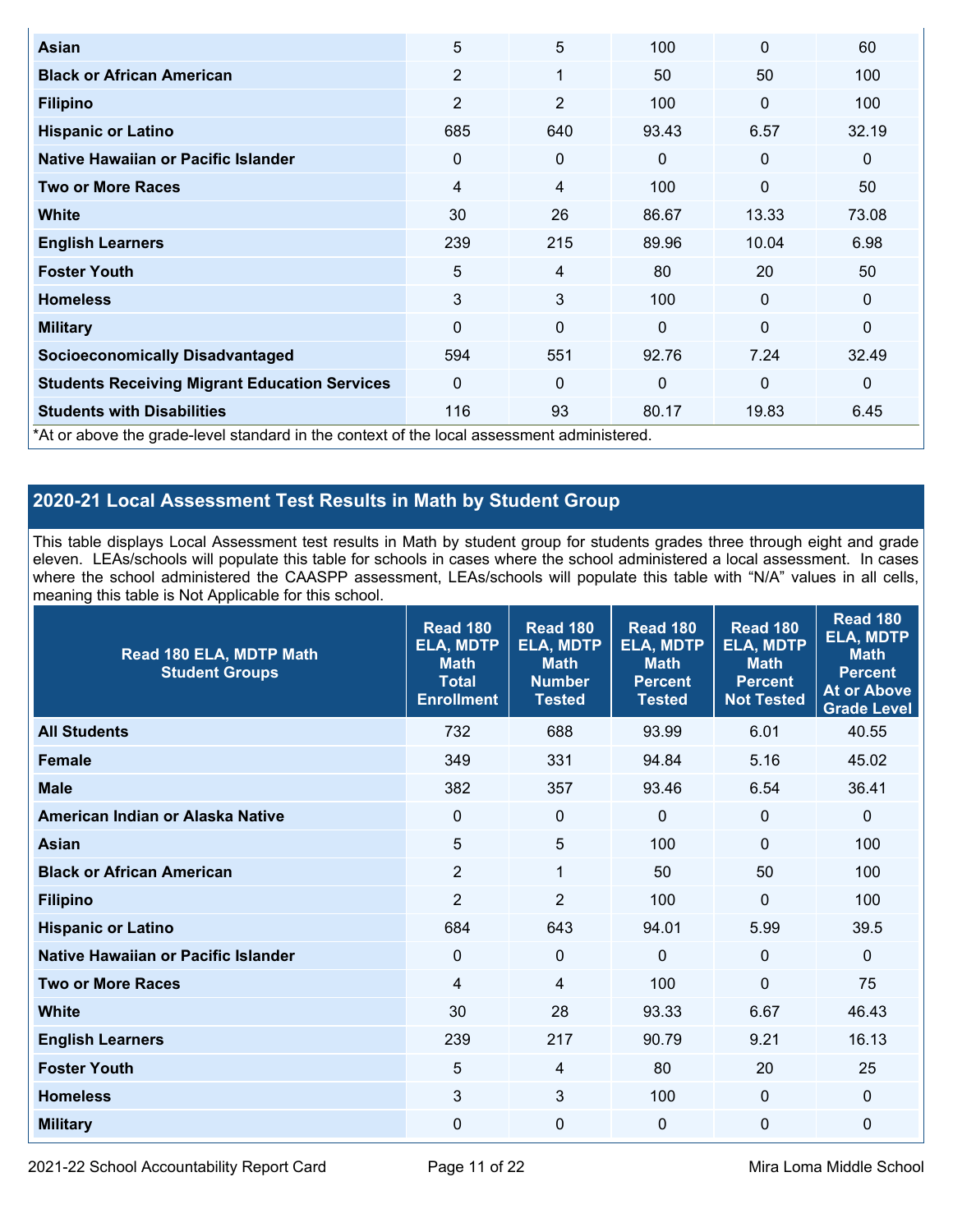| <b>Socioeconomically Disadvantaged</b>               | 593 | 556 | 93.76 | 6.24  | 38.13 |
|------------------------------------------------------|-----|-----|-------|-------|-------|
| <b>Students Receiving Migrant Education Services</b> |     |     |       |       |       |
| <b>Students with Disabilities</b>                    | 116 | 90  | 77.59 | 22.41 | 7.78  |

\*At or above the grade-level standard in the context of the local assessment administered.

### **CAASPP Test Results in Science for All Students**

This table displays the percentage of all students grades five, eight, and High School meeting or exceeding the State Standard.

The 2019-2020 data cells with N/A values indicate that the 2019-2020 data are not available due to the COVID-19 pandemic and resulting summative testing suspension. The Executive Order N-30-20 was issued which waived the assessment, accountability, and reporting requirements for the 2019-2020 school year.

For any 2020-2021 data cells with N/T values indicate that this school did not test students using the CAASPP Science.

| <b>Subject</b>                                  | <b>School</b> | <b>School</b> | <b>District</b> | <b>District</b> | <b>State</b> | State <sup>1</sup> |
|-------------------------------------------------|---------------|---------------|-----------------|-----------------|--------------|--------------------|
|                                                 | 2019-20       | 2020-21       | $12019 - 20$    | 2020-21         | 2019-20      | 2020-21            |
| <b>Science</b><br>(grades 5, 8 and high school) | N/A           | NT            | N/A             | NT              | N/A          | 28.72              |

#### **2020-21 CAASPP Test Results in Science by Student Group**

This table displays CAASPP test results in Science by student group for students grades five, eight, and High School. For any data cells with N/T values indicate that this school did not test students using the CAASPP Science.

| <b>Student Group</b>                                 | <b>Total</b><br><b>Enrollment</b> | <b>Number</b><br><b>Tested</b> | <b>Percent</b><br><b>Tested</b> | <b>Percent</b><br><b>Not Tested</b> | <b>Percent</b><br><b>Met or</b><br><b>Exceeded</b> |
|------------------------------------------------------|-----------------------------------|--------------------------------|---------------------------------|-------------------------------------|----------------------------------------------------|
| <b>All Students</b>                                  | 373                               | <b>NT</b>                      | <b>NT</b>                       | <b>NT</b>                           | <b>NT</b>                                          |
| <b>Female</b>                                        | 177                               | <b>NT</b>                      | <b>NT</b>                       | <b>NT</b>                           | <b>NT</b>                                          |
| <b>Male</b>                                          | 196                               | <b>NT</b>                      | <b>NT</b>                       | <b>NT</b>                           | <b>NT</b>                                          |
| American Indian or Alaska Native                     | $\mathbf 0$                       | $\pmb{0}$                      | $\mathbf 0$                     | $\mathbf 0$                         | $\mathbf 0$                                        |
| <b>Asian</b>                                         | --                                | <b>NT</b>                      | <b>NT</b>                       | <b>NT</b>                           | <b>NT</b>                                          |
| <b>Black or African American</b>                     | --                                | <b>NT</b>                      | <b>NT</b>                       | <b>NT</b>                           | <b>NT</b>                                          |
| <b>Filipino</b>                                      | --                                | <b>NT</b>                      | <b>NT</b>                       | <b>NT</b>                           | <b>NT</b>                                          |
| <b>Hispanic or Latino</b>                            | 352                               | <b>NT</b>                      | <b>NT</b>                       | <b>NT</b>                           | <b>NT</b>                                          |
| Native Hawaiian or Pacific Islander                  | $\mathbf 0$                       | $\mathbf 0$                    | $\Omega$                        | $\mathbf 0$                         | $\mathbf 0$                                        |
| <b>Two or More Races</b>                             | --                                | <b>NT</b>                      | <b>NT</b>                       | <b>NT</b>                           | <b>NT</b>                                          |
| <b>White</b>                                         | 12                                | <b>NT</b>                      | <b>NT</b>                       | <b>NT</b>                           | <b>NT</b>                                          |
| <b>English Learners</b>                              | 119                               | <b>NT</b>                      | <b>NT</b>                       | <b>NT</b>                           | <b>NT</b>                                          |
| <b>Foster Youth</b>                                  | --                                | <b>NT</b>                      | <b>NT</b>                       | <b>NT</b>                           | <b>NT</b>                                          |
| <b>Homeless</b>                                      | --                                | <b>NT</b>                      | <b>NT</b>                       | <b>NT</b>                           | <b>NT</b>                                          |
| <b>Military</b>                                      | --                                | <b>NT</b>                      | <b>NT</b>                       | <b>NT</b>                           | <b>NT</b>                                          |
| <b>Socioeconomically Disadvantaged</b>               | 303                               | <b>NT</b>                      | <b>NT</b>                       | <b>NT</b>                           | <b>NT</b>                                          |
| <b>Students Receiving Migrant Education Services</b> | $\mathbf 0$                       | $\mathbf 0$                    | $\mathbf 0$                     | $\overline{0}$                      | $\mathbf 0$                                        |
| <b>Students with Disabilities</b>                    | 61                                | <b>NT</b>                      | <b>NT</b>                       | <b>NT</b>                           | <b>NT</b>                                          |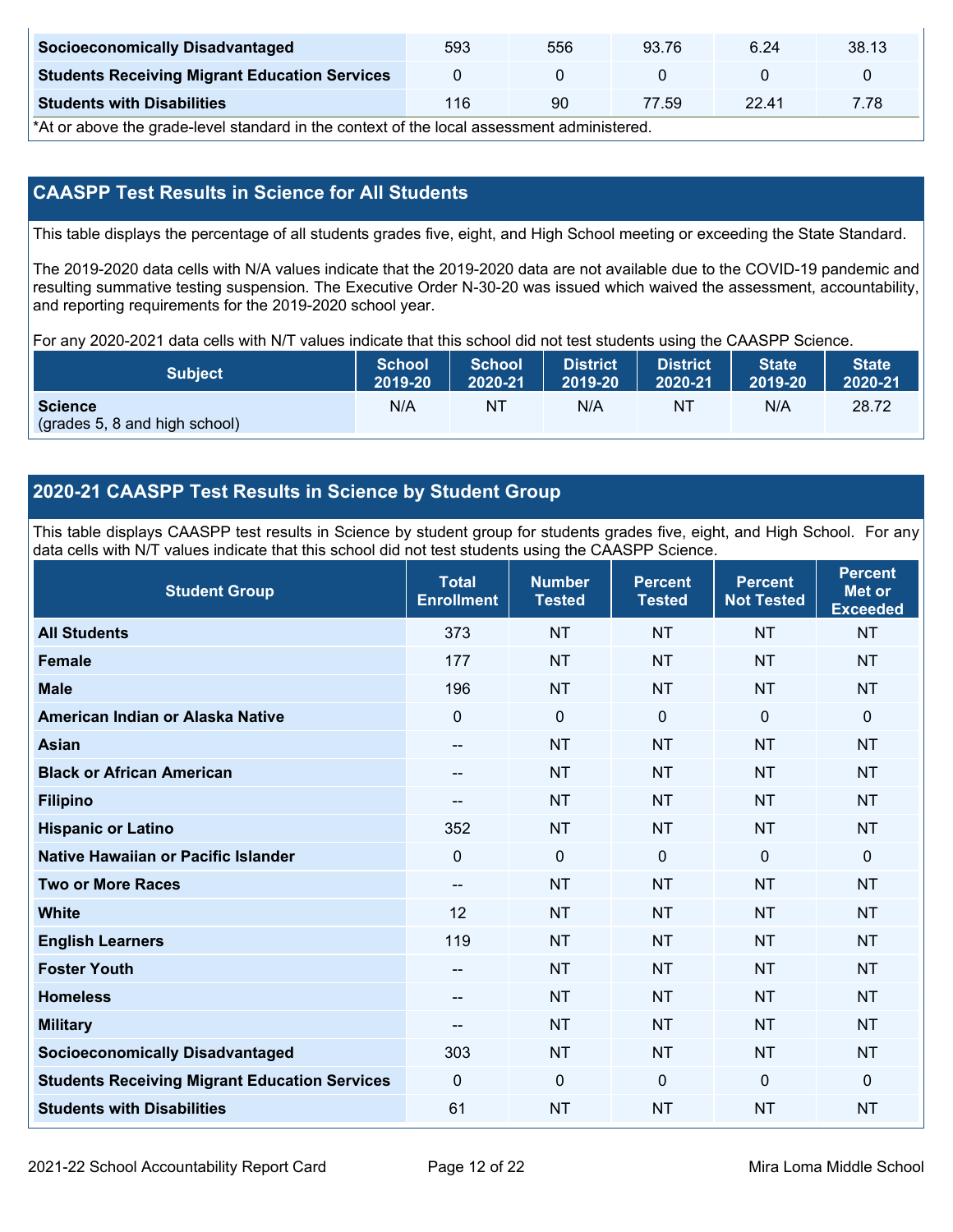## **B. Pupil Outcomes State Priority: Other Pupil Outcomes**

The SARC provides the following information relevant to the State priority: Other Pupil Outcomes (Priority 8): Pupil outcomes in the subject area of physical education.

#### **2020-21 California Physical Fitness Test Results**

Due to the COVID-19 crisis, the Physical Fitness Test was suspended during the 2020-2021 school year and therefore no data are reported and each cell in this table is populated with "N/A."

| <b>Grade Level</b> | <b>Four of Six Fitness Standards</b> | Five of Six Fitness Standards   Six of Six Fitness Standards | Percentage of Students Meeting   Percentage of Students Meeting   Percentage of Students Meeting |
|--------------------|--------------------------------------|--------------------------------------------------------------|--------------------------------------------------------------------------------------------------|
| Grade 5            | N/A                                  | N/A                                                          | N/A                                                                                              |
| Grade 7            | N/A                                  | N/A                                                          | N/A                                                                                              |
| Grade 9            | N/A                                  | N/A                                                          | N/A                                                                                              |

## **C. Engagement State Priority: Parental Involvement**

The SARC provides the following information relevant to the State priority: Parental Involvement (Priority 3): Efforts the school district makes to seek parent input in making decisions regarding the school district and at each school site.

#### **2021-22 Opportunities for Parental Involvement**

At Mira Loma Middle School we take pride in offering many opportunities for parents/guardians to become involved in their child's middle school experience. Parents are encouraged to participate in School Site Council (SSC), English Language Advisory Council (ELAC), Booster Club, Coffee and Conversations, Parent-Teacher Conference, Other conferences. In order for parents to become actively involved in the student's academic life is for parents/guardians to have information readily accessible. We have many modes of communication in which the school reaches out and encourages parents/guardians to become actively involved, dialogue and be engaged with the school. Some of those communication tools utilized are: peachjar, parent square, personal phone calls, updated website in English, the school marquee, school social media accounts (Twitter, Instagram and Facebook), letters, flyers and daily video/online announcements.

During distance learning, MLMS staff have offered in person or/virtual for all parent meetings as well as back to school night, parent-teacher conferences and parent meetings.

Parents are sought after and encouraged to become involved at Mira Loma Middle School. Parents may participate and serve as members of the District Advisory Council (DAC), English Language Advisory Council (ELAC) and School Site Council (SSC). Parents are invited to speak during career days, volunteer for school dances, attend: technology meetings, parentteacher conferences, school functions and/or parent nights such as Back To School Night. Our school is dedicated in hosting monthly informational meetings for our parents; Coffee and Conversations. During those monthly meetings, we discuss school life, college and career presentation, mental health support, healthy family to name a few.

For additional information on how to get involved at Mira Loma Middle School, please contact principal Mary Boules at (951) 360-2883 or email mary boules@jusd.k12.ca.us.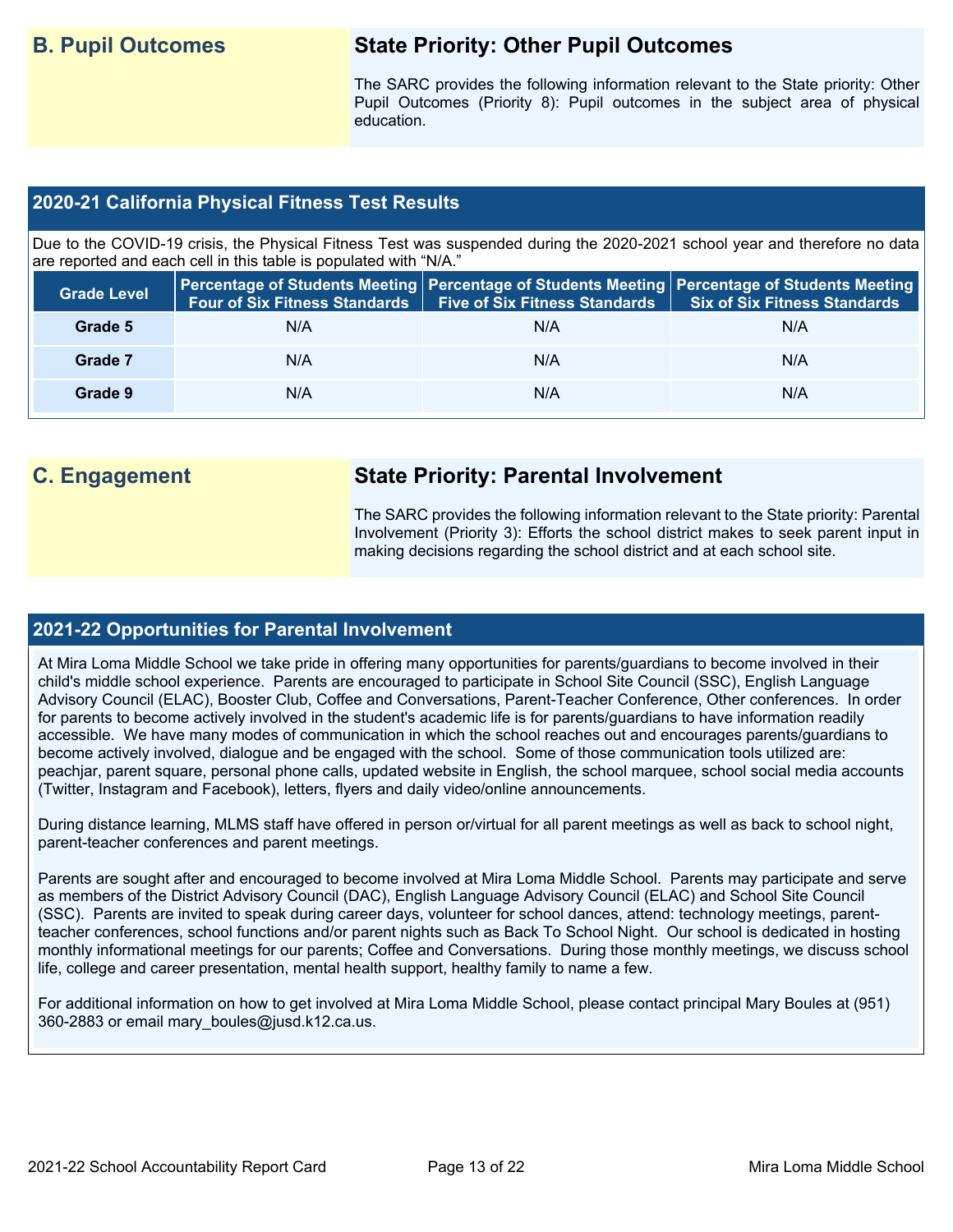### **2020-21 Chronic Absenteeism by Student Group**

| <b>Student Group</b>                                 | <b>Cumulative</b><br><b>Enrollment</b> | <b>Chronic</b><br><b>Absenteeism</b><br><b>Eligible Enrollment</b> | <b>Chronic</b><br><b>Absenteeism</b><br><b>Count</b> | <b>Chronic</b><br><b>Absenteeism</b><br><b>Rate</b> |
|------------------------------------------------------|----------------------------------------|--------------------------------------------------------------------|------------------------------------------------------|-----------------------------------------------------|
| <b>All Students</b>                                  | 752                                    | 742                                                                | 61                                                   | 8.2                                                 |
| <b>Female</b>                                        | 360                                    | 357                                                                | 32                                                   | 9.0                                                 |
| <b>Male</b>                                          | 392                                    | 385                                                                | 29                                                   | 7.5                                                 |
| American Indian or Alaska Native                     | 0                                      | $\mathbf 0$                                                        | $\mathbf{0}$                                         | 0.0                                                 |
| <b>Asian</b>                                         | 5                                      | 5                                                                  | $\mathbf{0}$                                         | 0.0                                                 |
| <b>Black or African American</b>                     | $\overline{2}$                         | $\overline{2}$                                                     | 1                                                    | 50.0                                                |
| <b>Filipino</b>                                      | $\overline{2}$                         | $\overline{2}$                                                     | $\Omega$                                             | 0.0                                                 |
| <b>Hispanic or Latino</b>                            | 703                                    | 694                                                                | 56                                                   | 8.1                                                 |
| Native Hawaiian or Pacific Islander                  | 1                                      | 1                                                                  | 1                                                    | 100.0                                               |
| <b>Two or More Races</b>                             | 4                                      | $\overline{4}$                                                     | 1                                                    | 25.0                                                |
| <b>White</b>                                         | 30                                     | 30                                                                 | $\overline{2}$                                       | 6.7                                                 |
| <b>English Learners</b>                              | 243                                    | 242                                                                | 29                                                   | 12.0                                                |
| <b>Foster Youth</b>                                  | 6                                      | $6\phantom{1}$                                                     | $\Omega$                                             | 0.0                                                 |
| <b>Homeless</b>                                      | 4                                      | 4                                                                  | 1                                                    | 25.0                                                |
| <b>Socioeconomically Disadvantaged</b>               | 609                                    | 603                                                                | 55                                                   | 9.1                                                 |
| <b>Students Receiving Migrant Education Services</b> | $\mathbf{0}$                           | $\mathbf 0$                                                        | $\Omega$                                             | 0.0                                                 |
| <b>Students with Disabilities</b>                    | 119                                    | 116                                                                | 21                                                   | 18.1                                                |

# **C. Engagement State Priority: School Climate**

The SARC provides the following information relevant to the State priority: School Climate (Priority 6):

- Pupil suspension rates;
- Pupil expulsion rates; and
- Other local measures on the sense of safety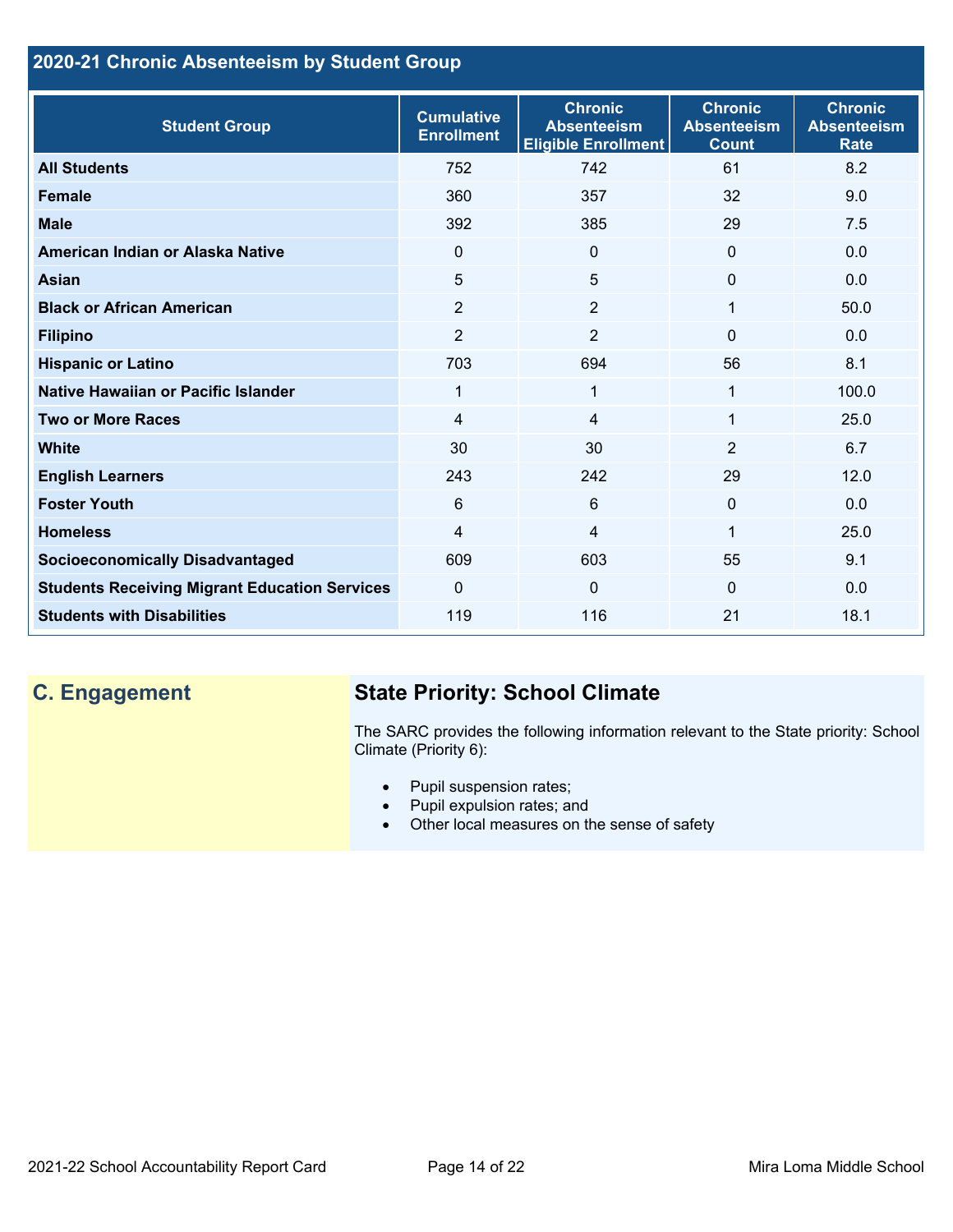#### **Suspensions and Expulsions**

This table displays suspensions and expulsions data collected between July through June, each full school year respectively. Data collected during the 2020-21 school year may not be comparable to earlier years of this collection due to differences in learning mode instruction in response to the COVID-19 pandemic.

| <b>Subject</b>     | <b>School</b><br>2018-19 | <b>School</b><br>2020-21 | <b>District</b><br>2018-19 | <b>District</b><br>2020-21 | State<br>2018-19 | <b>State</b><br>2020-21 |
|--------------------|--------------------------|--------------------------|----------------------------|----------------------------|------------------|-------------------------|
| <b>Suspensions</b> | 3.66                     | 0.00                     | 3.58                       | 0.02                       | 3.47             | 0.20                    |
| <b>Expulsions</b>  | 0.38                     | 0.00                     | 0.34                       | 0.01                       | 0.08             | 0.00                    |

This table displays suspensions and expulsions data collected between July through February, partial school year due to the COVID-19 pandemic. The 2019-2020 suspensions and expulsions rate data are not comparable to other year data because the 2019-2020 school year is a partial school year due to the COVID-19 crisis. As such, it would be inappropriate to make any comparisons in rates of suspensions and expulsions in the 2019-2020 school year compared to other school years.

| <b>Subject</b>     | <b>School</b><br>2019-20 | <b>District</b><br>2019-20 | <b>State</b><br>2019-20 |
|--------------------|--------------------------|----------------------------|-------------------------|
| <b>Suspensions</b> | 2.41                     | 2.39                       | 2.45                    |
| <b>Expulsions</b>  | 0.13                     | 0.21                       | 0.05                    |

#### **2020-21 Suspensions and Expulsions by Student Group**

| <b>Student Group</b>                                 | <b>Suspensions Rate</b> | <b>Expulsions Rate</b> |
|------------------------------------------------------|-------------------------|------------------------|
| <b>All Students</b>                                  | 0.00                    | 0.00                   |
| <b>Female</b>                                        | 0.00                    | 0.00                   |
| <b>Male</b>                                          | 0.00                    | 0.00                   |
| American Indian or Alaska Native                     | 0.00                    | 0.00                   |
| Asian                                                | 0.00                    | 0.00                   |
| <b>Black or African American</b>                     | 0.00                    | 0.00                   |
| <b>Filipino</b>                                      | 0.00                    | 0.00                   |
| <b>Hispanic or Latino</b>                            | 0.00                    | 0.00                   |
| Native Hawaiian or Pacific Islander                  | 0.00                    | 0.00                   |
| <b>Two or More Races</b>                             | 0.00                    | 0.00                   |
| <b>White</b>                                         | 0.00                    | 0.00                   |
| <b>English Learners</b>                              | 0.00                    | 0.00                   |
| <b>Foster Youth</b>                                  | 0.00                    | 0.00                   |
| <b>Homeless</b>                                      | 0.00                    | 0.00                   |
| <b>Socioeconomically Disadvantaged</b>               | 0.00                    | 0.00                   |
| <b>Students Receiving Migrant Education Services</b> | 0.00                    | 0.00                   |
| <b>Students with Disabilities</b>                    | 0.00                    | 0.00                   |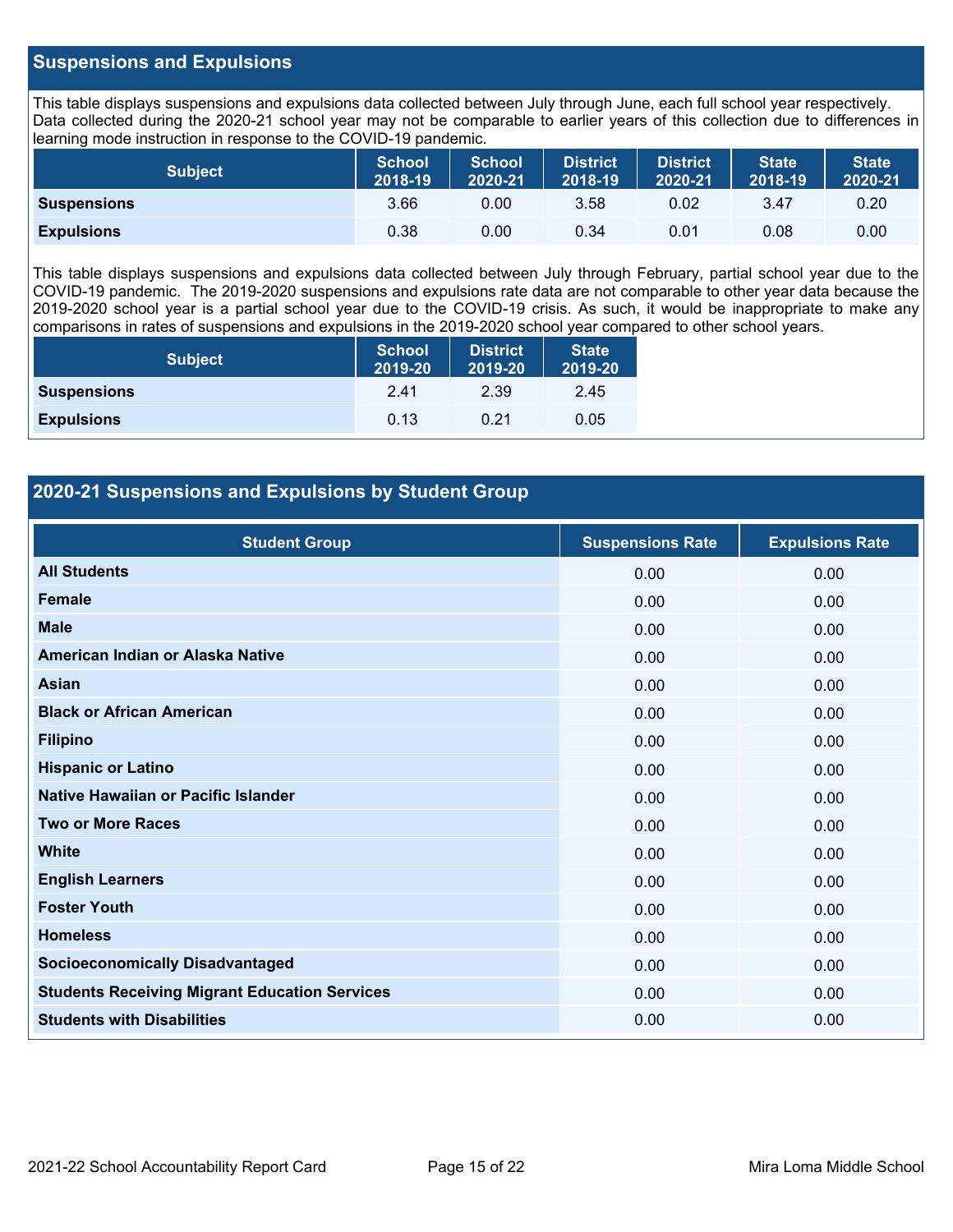#### **2021-22 School Safety Plan**

Mira Loma Middle School, in accordance with Senate Bill 187, has safe school strategies that include information on the status of school crime and the following elements: safe school programs; child-abuse reporting procedures; disaster-response procedures; suspension and expulsion policies pursuant to Education Code Section 48900, 48915, and 49079; the District's Discipline Handbook and Sexual Harassment Policy; our school dress code; and procedures and rules for safety on the way to and from school, as well as during school hours. For the 2020-2021 school year, the safety team worked on the MLMS safety plan. The safety plan was reviewed by the assistant principal and and approved by the School Site Council on January 12, 2021.

#### **2018-19 Secondary Average Class Size and Class Size Distribution**

This table displays the 2018-19 average class size and class size distribution. The columns titled "Number of Classes" indicates how many classes fall into each size category (a range of total students per classroom). At the secondary school level, this information is reported by subject area rather than grade level.

| <b>Subject</b>               | Average<br><b>Class</b><br><b>Size</b> | <b>1-22 Students</b> | Number of Classes with   Number of Classes with   Number of Classes with<br>23-32 Students | 33+ Students |
|------------------------------|----------------------------------------|----------------------|--------------------------------------------------------------------------------------------|--------------|
| <b>English Language Arts</b> | 26                                     | 6                    | 20                                                                                         | 4            |
| <b>Mathematics</b>           | 23                                     | 12                   | 16                                                                                         | 6            |
| <b>Science</b>               | 28                                     | 4                    | 17                                                                                         | 5            |
| <b>Social Science</b>        | 28                                     | 4                    | 16                                                                                         | 6            |

#### **2019-20 Secondary Average Class Size and Class Size Distribution**

This table displays the 2019-20 average class size and class size distribution. The columns titled "Number of Classes" indicates how many classes fall into each size category (a range of total students per classroom). At the secondary school level, this information is reported by subject area rather than grade level.

| <b>Subject</b>               | Average<br><b>Class</b><br><b>Size</b> | <b>1-22 Students</b> | Number of Classes with   Number of Classes with   Number of Classes with<br>23-32 Students | 33+ Students |
|------------------------------|----------------------------------------|----------------------|--------------------------------------------------------------------------------------------|--------------|
| <b>English Language Arts</b> | 28                                     |                      |                                                                                            |              |
| <b>Mathematics</b>           | 26                                     | 8                    | 14                                                                                         | 9            |
| <b>Science</b>               | 29                                     | 4                    | 12                                                                                         | 10           |
| <b>Social Science</b>        | 29                                     | 4                    | 14                                                                                         | 8            |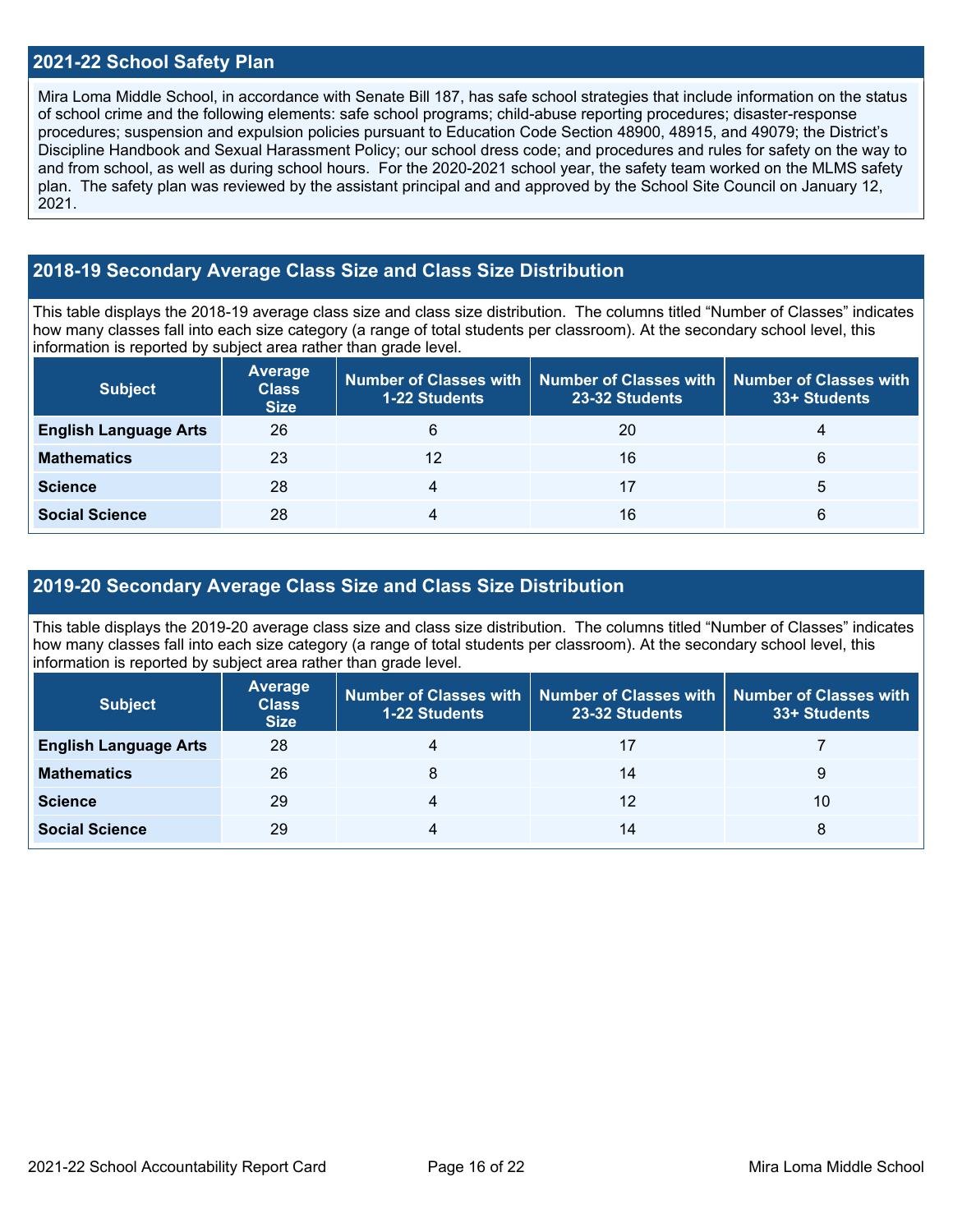#### **2020-21 Secondary Average Class Size and Class Size Distribution**

This table displays the 2020-21 average class size and class size distribution. The columns titled "Number of Classes" indicates how many classes fall into each size category (a range of total students per classroom). At the secondary school level, this information is reported by subject area rather than grade level.

| <b>Subject</b>               | Average<br><b>Class</b><br><b>Size</b> | <b>1-22 Students</b> | Number of Classes with   Number of Classes with  <br>23-32 Students | Number of Classes with<br>33+ Students |
|------------------------------|----------------------------------------|----------------------|---------------------------------------------------------------------|----------------------------------------|
| <b>English Language Arts</b> | 29                                     |                      | 16                                                                  | 8                                      |
| <b>Mathematics</b>           | 27                                     | 5                    | 19                                                                  | 3                                      |
| <b>Science</b>               | 28                                     | 5                    | 17                                                                  | 4                                      |
| <b>Social Science</b>        | 28                                     | 4                    | 16                                                                  | 6                                      |

#### **2020-21 Ratio of Pupils to Academic Counselor**

This table displays the ratio of pupils to Academic Counselor. One full time equivalent (FTE) equals one staff member working full time; one FTE could also represent two staff members who each work 50 percent of full time.

| <b>Title</b>                        | <b>Ratio</b> |
|-------------------------------------|--------------|
| <b>Pupils to Academic Counselor</b> | 363.5        |

#### **2020-21 Student Support Services Staff**

This table displays the number of FTE support staff assigned to this school. One full time equivalent (FTE) equals one staff member working full time; one FTE could also represent two staff members who each work 50 percent of full time.

| <b>Title</b>                                                         | <b>Number of FTE Assigned to School</b> |
|----------------------------------------------------------------------|-----------------------------------------|
| <b>Counselor (Academic, Social/Behavioral or Career Development)</b> | $\overline{2}$                          |
| Library Media Teacher (Librarian)                                    | $\Omega$                                |
| <b>Library Media Services Staff (Paraprofessional)</b>               | $\Omega$                                |
| <b>Psychologist</b>                                                  | 0.8                                     |
| <b>Social Worker</b>                                                 | $\Omega$                                |
| <b>Nurse</b>                                                         | 0.2                                     |
| <b>Speech/Language/Hearing Specialist</b>                            | 0.8                                     |
| <b>Resource Specialist (non-teaching)</b>                            | 0                                       |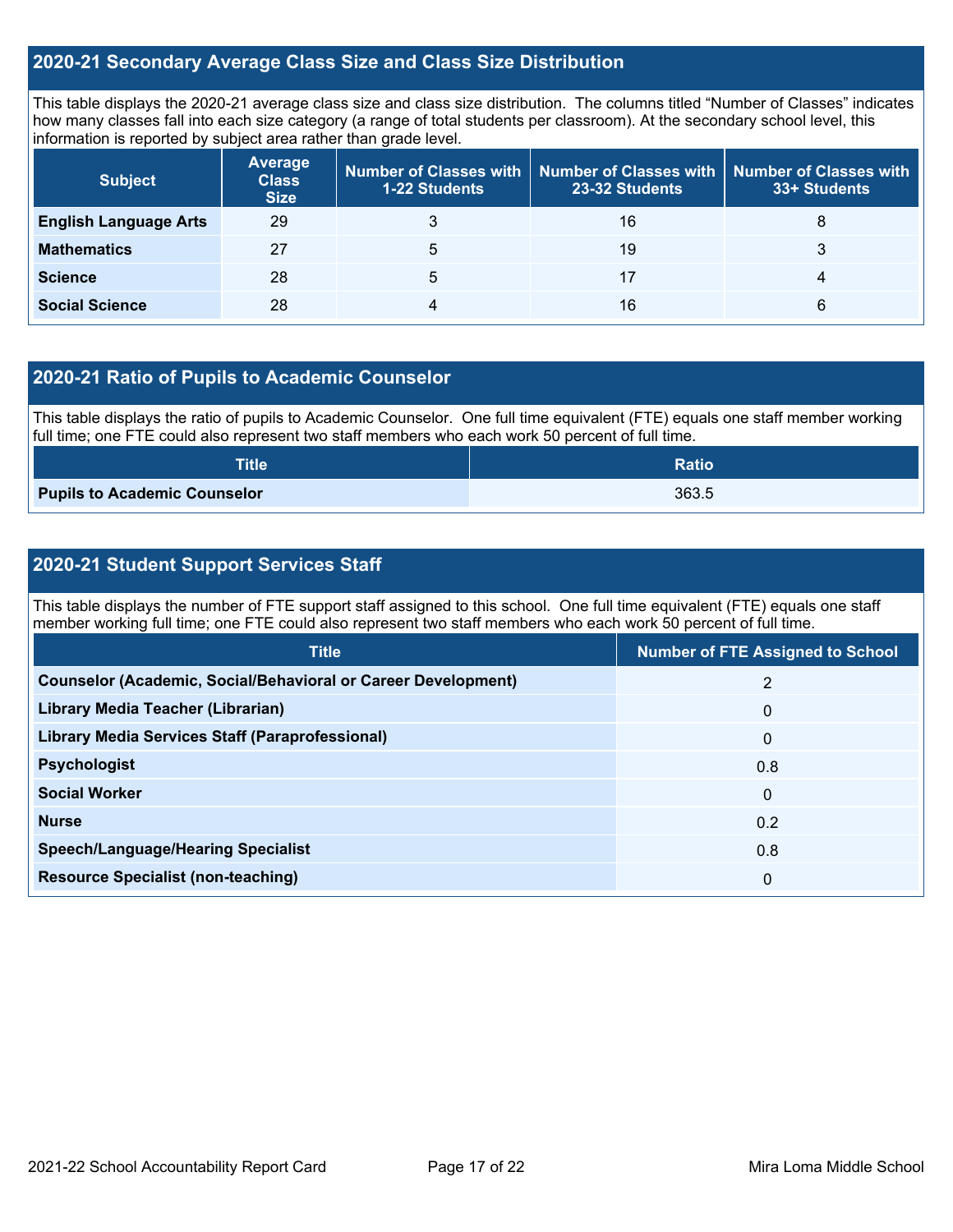#### **2019-20 Expenditures Per Pupil and School Site Teacher Salaries**

This table displays the 2019-20 expenditures per pupil and average teach salary for this school. Cells with N/A values do not require data.

| <b>Level</b>                                         | <b>Total</b><br><b>Expenditures</b><br><b>Per Pupil</b> | <b>Expenditures</b><br><b>Per Pupil</b><br>(Restricted) | <b>Expenditures</b><br><b>Per Pupil</b><br>(Unrestricted) | <b>Average</b><br><b>Teacher</b><br><b>Salary</b> |
|------------------------------------------------------|---------------------------------------------------------|---------------------------------------------------------|-----------------------------------------------------------|---------------------------------------------------|
| <b>School Site</b>                                   | 13598.08                                                | 4051.47                                                 | 9546.61                                                   | 100728.74                                         |
| <b>District</b>                                      | N/A                                                     | N/A                                                     | 9044.52                                                   | \$92,546                                          |
| <b>Percent Difference - School Site and District</b> | N/A                                                     | N/A                                                     | 5.4                                                       | 8.5                                               |
| <b>State</b>                                         |                                                         |                                                         | \$8,444                                                   | \$86,376                                          |
| <b>Percent Difference - School Site and State</b>    | N/A                                                     | N/A                                                     | 12.3                                                      | 15.3                                              |

#### **2020-21 Types of Services Funded**

Funds were spent for general education, inclusion, and state and federally funded special projects. In addition to state and local revenues received for general education,MLMS has received state and federal money for programs including CARES, Title I, Title III, and Local Control (LCFF) Accountability Funding. These funds provide general education, special education and federally funded projects. Some of the funding at Mira Loma are for the following supports, interventions and resources: English Language Support (Bilingual Tutor and Resources), Counselor, Health Care Aide, Library Technician, Materials/Supplies, Technology Equipment, Intervention Programs and Staff/Professional Development.

#### **2019-20 Teacher and Administrative Salaries**

This table displays the 2019-20 Teacher and Administrative salaries. For detailed information on salaries, see the CDE Certification Salaries & Benefits web page at [http://www.cde.ca.gov/ds/fd/cs/.](http://www.cde.ca.gov/ds/fd/cs/)

| Category                                             | <b>District</b><br><b>Amount</b> | <b>State Average</b><br>for Districts<br>in Same Category |
|------------------------------------------------------|----------------------------------|-----------------------------------------------------------|
| <b>Beginning Teacher Salary</b>                      | \$56,330                         | \$52,562                                                  |
| <b>Mid-Range Teacher Salary</b>                      | \$83,375                         | \$83,575                                                  |
| <b>Highest Teacher Salary</b>                        | \$111,840                        | \$104,166                                                 |
| <b>Average Principal Salary (Elementary)</b>         | \$130,667                        | \$131,875                                                 |
| <b>Average Principal Salary (Middle)</b>             | \$136,991                        | \$137,852                                                 |
| <b>Average Principal Salary (High)</b>               | \$153,133                        | \$150,626                                                 |
| <b>Superintendent Salary</b>                         | \$280,069                        | \$260,243                                                 |
| <b>Percent of Budget for Teacher Salaries</b>        | 37%                              | 34%                                                       |
| <b>Percent of Budget for Administrative Salaries</b> | 5%                               | 5%                                                        |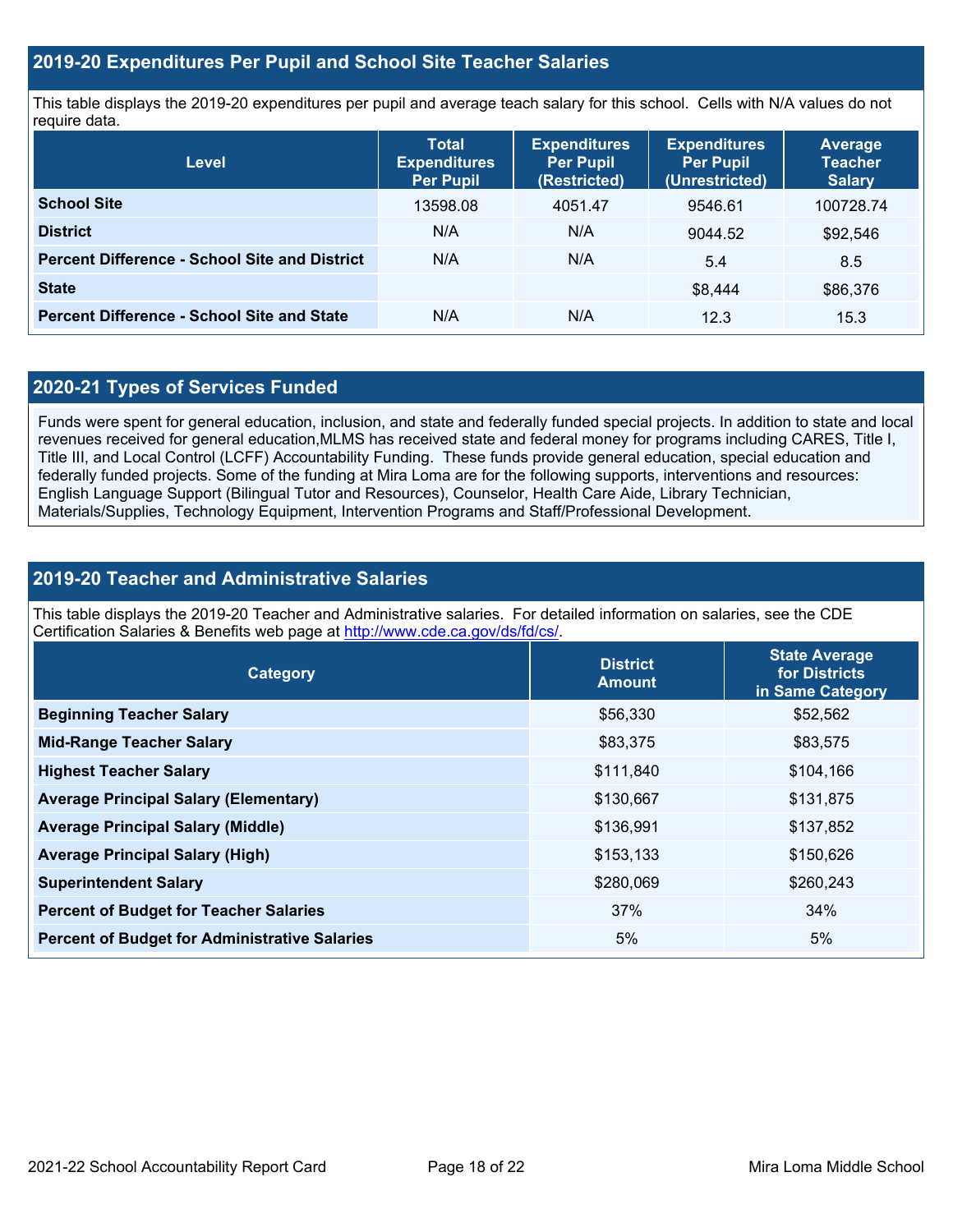#### **Professional Development**

JUSD staff have many opportunities for professional development that supports all K-12 students. There are full day and partial day trainings. In addition to the JUSD (JUSD PD Days), Mira Loma MIddle School provides the following: 20 IMPACT Team Meetings,6 staff meetings, 6 professional development with Paper.co, 6 department meetings, 5 leadership team meetings, IMPACT Professional Development with Admin (Group 1: Elective, Mathk, PE and Social Studies), IMPACT Professional Development with IMPACT coach (Group 2: ELA and Science)., Special Education Round Robin, Behavioral Social Emotional Learning (BSEL) meeting.

The 2021-22 planned professional development days include 110 partial days and 91 full days.

This table displays the number of school days dedicated to staff development and continuous improvement.

| <b>Subject</b>                                                                  |     | 2019-20   2020-21   2021-22 |     |
|---------------------------------------------------------------------------------|-----|-----------------------------|-----|
| Number of school days dedicated to Staff Development and Continuous Improvement | -37 |                             | 201 |

# **Jurupa Unified School District 2020-21 Local Accountability Report Card (LARC) Addendum**

### **Local Accountability Report Card (LARC) Addendum**

**2020-21 Local Accountability Report Card (LARC) Addendum Overview**



On July 14, 2021, the California State Board of Education (SBE) determined that the California Department of Education (CDE) will use the SARC as the mechanism to conduct a one-time data collection of the LEA-level aggregate test results of all school's local assessments administered during the 2020–2021 school year in order to meet the federal Every Students Succeeds Act (ESSA) reporting requirement for the Local Educational Agency Accountability Report Cards (LARCs).

Each local educational agency (LEA) is responsible for preparing and posting their annual LARC in accordance with the federal ESSA. As a courtesy, the CDE prepares and posts the LARCs on behalf of all LEAs.

Only for the 2020–2021 school year and the 2020–2021 LARCs, LEAs are required to report their aggregate local assessments test results at the LEA-level to the CDE by populating the tables below via the SARC. These data will be used to meet the LEAs' federal requirement for their LARCs. Note that it is the responsibility of the school and LEA to ensure that all student privacy and suppression rules are in place when reporting data in Tables 3 and 4 in the Addendum, as applicable.

The tables below are not part of the SBE approved 2020–2021 SARC template but rather are the mechanism by which these required data will be collected from LEAs.

For purposes of the LARC and the following tables, an LEA is defined as a school district, a county office of education, or a direct funded charter school.

| 2021-22 District Contact Information |                                    |  |  |  |
|--------------------------------------|------------------------------------|--|--|--|
| <b>District Name</b>                 | Jurupa Unified School District     |  |  |  |
| <b>Phone Number</b>                  | 951-360-4100                       |  |  |  |
| Superintendent                       | Dr. Trenton Hansen                 |  |  |  |
| <b>Email Address</b>                 | JUSD.Superintendent@jusd.k12.ca.us |  |  |  |
| <b>District Website Address</b>      | https://jurupausd.org/             |  |  |  |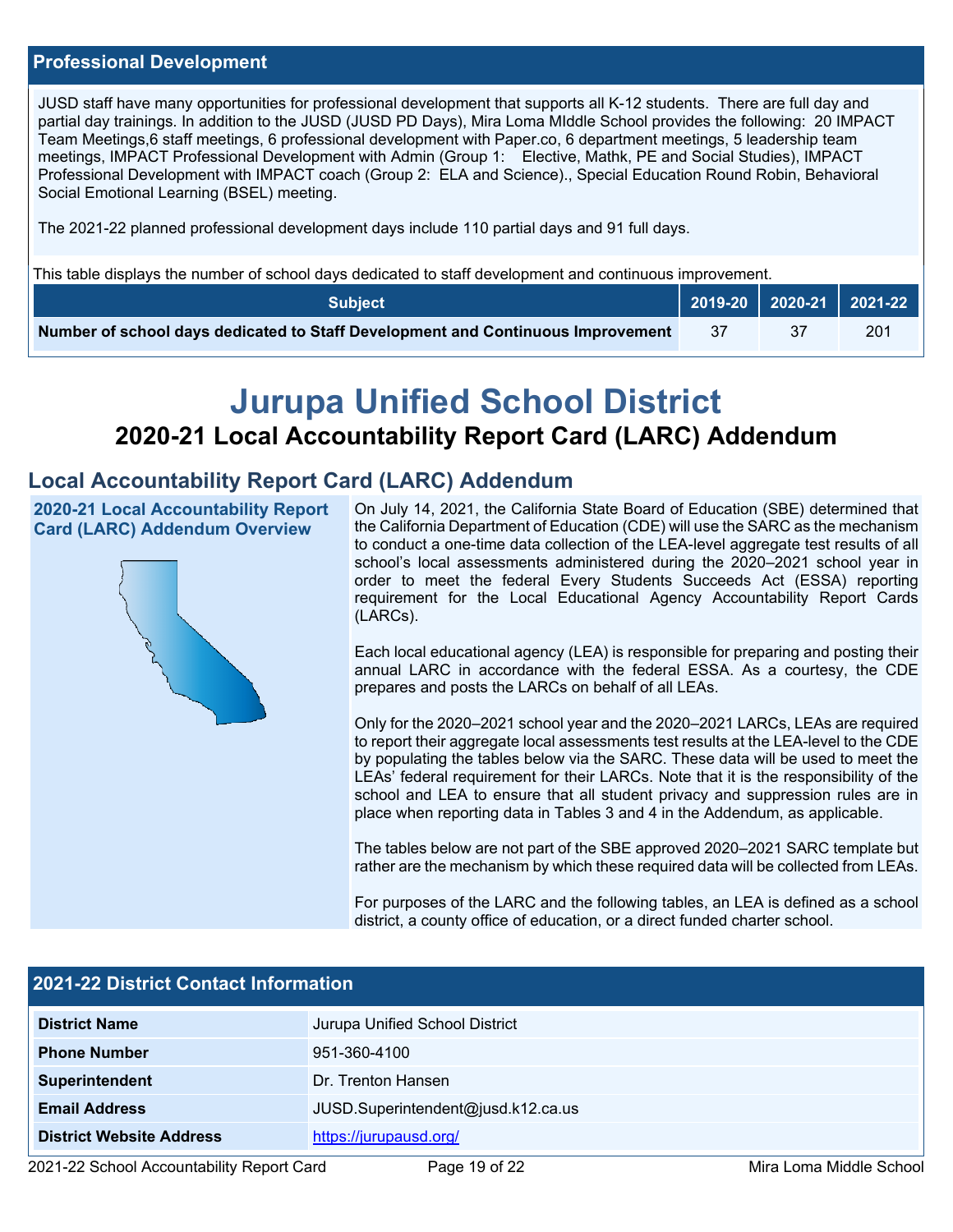### **2020-21 CAASPP Test Results in ELA by Student Group**

This table displays CAASPP test results in ELA by student group for students grades three through eight and grade eleven taking and completing a state-administered assessment. The CDE will populate this table for schools in cases where the school administered the CAASPP assessment. In cases where the school administered a local assessment instead of CAASPP, the CDE will populate this table with "NT" values, meaning this school did not test students using the CAASPP. See the local assessment(s) table for more information.

| <b>CAASPP</b><br><b>Student Groups</b>               | <b>CAASPP</b><br><b>Total</b><br><b>Enrollment</b> | <b>CAASPP</b><br><b>Number</b><br><b>Tested</b> | <b>CAASPP</b><br><b>Percent</b><br><b>Tested</b> | <b>CAASPP</b><br><b>Percent</b><br><b>Not Tested</b> | <b>CAASPP</b><br><b>Percent</b><br><b>Met or</b><br><b>Exceeded</b> |
|------------------------------------------------------|----------------------------------------------------|-------------------------------------------------|--------------------------------------------------|------------------------------------------------------|---------------------------------------------------------------------|
| <b>All Students</b>                                  | 10092                                              | 63                                              | 0.62                                             | 99.38                                                | 9.68                                                                |
| <b>Female</b>                                        | 4954                                               | 21                                              | 0.42                                             | 99.58                                                | 9.52                                                                |
| <b>Male</b>                                          | 5138                                               | 42                                              | 0.82                                             | 99.18                                                | 9.76                                                                |
| American Indian or Alaska Native                     | 12                                                 | $\mathbf 0$                                     | --                                               | 100.00                                               | --                                                                  |
| <b>Asian</b>                                         | 144                                                | $\mathbf 0$                                     | 0.00                                             | 100.00                                               | --                                                                  |
| <b>Black or African American</b>                     | 200                                                | 5                                               | 2.50                                             | 97.50                                                | --                                                                  |
| <b>Filipino</b>                                      | 52                                                 | $\mathbf 0$                                     | 0.00                                             | 100.00                                               |                                                                     |
| <b>Hispanic or Latino</b>                            | 8723                                               | 53                                              | 0.61                                             | 99.39                                                | 9.62                                                                |
| Native Hawaiian or Pacific Islander                  | 24                                                 | $\mathbf 0$                                     | 0.00                                             | 100.00                                               | --                                                                  |
| <b>Two or More Races</b>                             | 202                                                | $\mathbf 0$                                     | 0.00                                             | 100.00                                               | --                                                                  |
| <b>White</b>                                         | 735                                                | 5                                               | 0.68                                             | 99.32                                                | --                                                                  |
| <b>English Learners</b>                              | 2663                                               | 25                                              | 0.94                                             | 99.06                                                | 8.00                                                                |
| <b>Foster Youth</b>                                  | 62                                                 | 1                                               | 1.61                                             | 98.39                                                | $\overline{\phantom{a}}$                                            |
| <b>Homeless</b>                                      | 126                                                | $\mathbf 0$                                     | 0.00                                             | 100.00                                               | $\qquad \qquad -$                                                   |
| <b>Military</b>                                      | 36                                                 | $\mathbf 0$                                     | 0.00                                             | 100.00                                               | --                                                                  |
| <b>Socioeconomically Disadvantaged</b>               | 7838                                               | 46                                              | 0.59                                             | 99.41                                                | 8.89                                                                |
| <b>Students Receiving Migrant Education Services</b> | $\mathbf{0}$                                       | $\mathbf 0$                                     | $\mathbf{0}$                                     | 0                                                    | $\mathbf 0$                                                         |
| <b>Students with Disabilities</b>                    | 1348                                               | 58                                              | 4.30                                             | 95.70                                                | 5.17                                                                |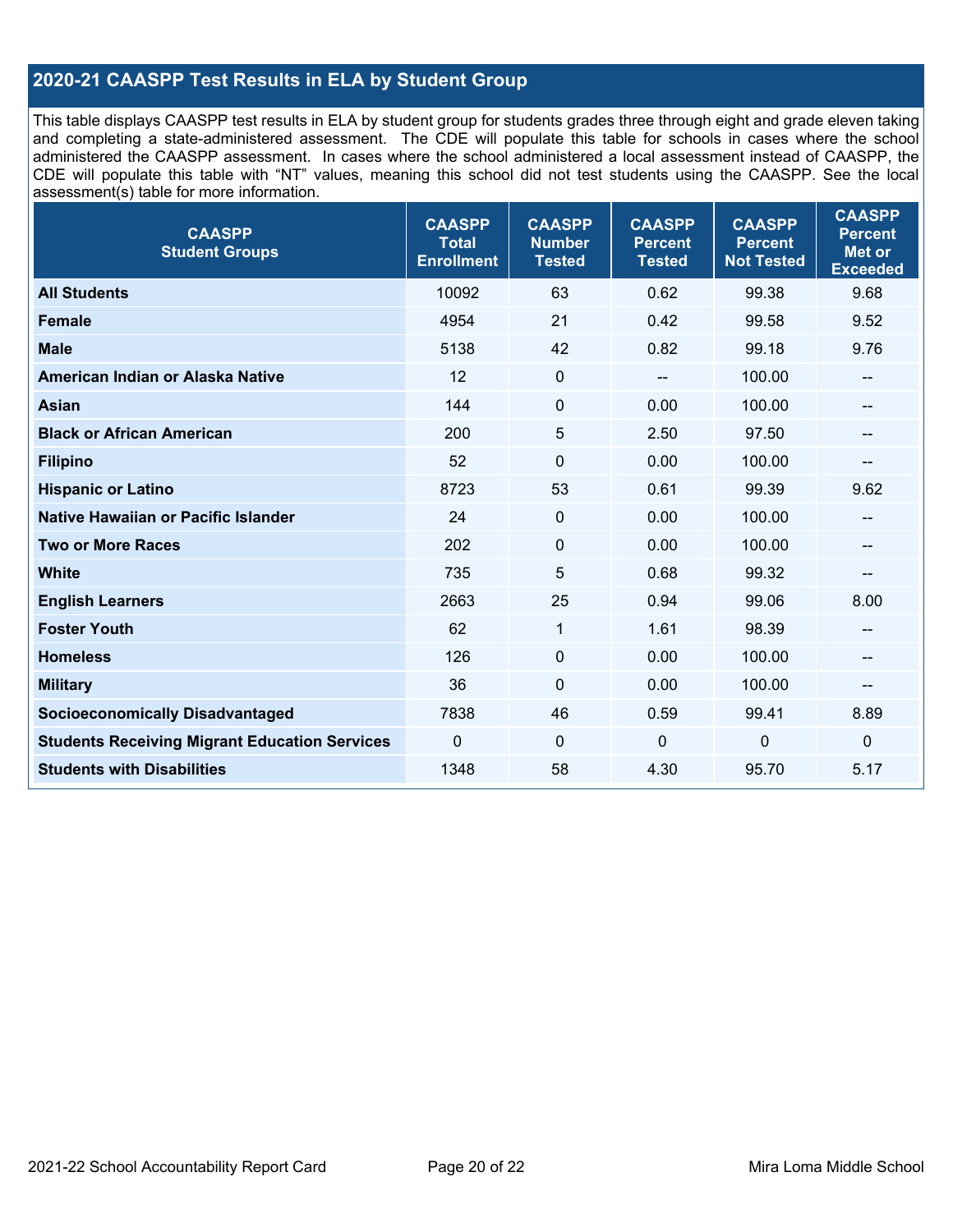#### **2020-21 CAASPP Test Results in Math by Student Group**

This table displays CAASPP test results in Math by student group for students grades three through eight and grade eleven taking and completing a state-administered assessment. The CDE will populate this table for schools in cases where the school administered the CAASPP assessment. In cases where the school administered a local assessment instead of CAASPP, the CDE will populate this table with "NT" values, meaning this school did not test students using the CAASPP. See the local assessment(s) table for more information.

| <b>CAASPP</b><br><b>Student Groups</b>               | <b>CAASPP</b><br><b>Total</b><br><b>Enrollment</b> | <b>CAASPP</b><br><b>Number</b><br><b>Tested</b> | <b>CAASPP</b><br><b>Percent</b><br><b>Tested</b> | <b>CAASPP</b><br><b>Percent</b><br><b>Not Tested</b> | <b>CAASPP</b><br><b>Percent</b><br><b>Met or</b><br><b>Exceeded</b> |
|------------------------------------------------------|----------------------------------------------------|-------------------------------------------------|--------------------------------------------------|------------------------------------------------------|---------------------------------------------------------------------|
| <b>All Students</b>                                  | 10093                                              | 60                                              | 0.59                                             | 99.41                                                | 1.67                                                                |
| <b>Female</b>                                        | 4955                                               | 21                                              | 0.42                                             | 99.58                                                | 0.00                                                                |
| <b>Male</b>                                          | 5138                                               | 39                                              | 0.76                                             | 99.24                                                | 2.56                                                                |
| American Indian or Alaska Native                     | 12                                                 | $\pmb{0}$                                       |                                                  | 100.00                                               | --                                                                  |
| Asian                                                | 144                                                | 0                                               | 0.00                                             | 100.00                                               | --                                                                  |
| <b>Black or African American</b>                     | 200                                                | 5                                               | 2.50                                             | 97.50                                                | --                                                                  |
| <b>Filipino</b>                                      | 52                                                 | $\mathbf 0$                                     | 0.00                                             | 100.00                                               | --                                                                  |
| <b>Hispanic or Latino</b>                            | 8724                                               | 51                                              | 0.58                                             | 99.42                                                | 1.96                                                                |
| Native Hawaiian or Pacific Islander                  | 24                                                 | $\mathbf 0$                                     | 0.00                                             | 100.00                                               | --                                                                  |
| <b>Two or More Races</b>                             | 202                                                | $\pmb{0}$                                       | 0.00                                             | 100.00                                               | --                                                                  |
| <b>White</b>                                         | 735                                                | 4                                               | 0.54                                             |                                                      | $\qquad \qquad \qquad -$                                            |
| <b>English Learners</b>                              | 2663                                               | 24                                              | 0.90                                             | 99.10                                                | 0.00                                                                |
| <b>Foster Youth</b>                                  | 62                                                 | $\mathbf{1}$                                    | 1.61                                             | 98.39                                                | --                                                                  |
| <b>Homeless</b>                                      | 126                                                | $\mathbf 0$                                     | 0.00                                             | 100.00                                               | $\qquad \qquad \qquad -$                                            |
| <b>Military</b>                                      | 36                                                 | 0                                               | 0.00                                             | 100.00                                               | --                                                                  |
| <b>Socioeconomically Disadvantaged</b>               | 7838                                               | 44                                              | 0.56                                             | 99.44                                                | 0.00                                                                |
| <b>Students Receiving Migrant Education Services</b> | 0                                                  | 0                                               | $\mathbf 0$                                      | 0                                                    | $\mathbf 0$                                                         |
| <b>Students with Disabilities</b>                    | 1348                                               | 56                                              | 4.15                                             | 95.85                                                | 0.00                                                                |

#### **2020-21 Local Assessment Test Results in ELA by Student Group**

This table displays Local Assessment test results in ELA by student group for students grades three through eight and grade eleven. LEAs/schools will populate this table for schools in cases where the school administered a local assessment. In cases where the school administered the CAASPP assessment, LEAs/schools will populate this table with "N/A" values in all cells, meaning this table is Not Applicable for this school.

| <b>All Students</b>              | 10119 | 8707 | 86.05 | 13.95 | 31.91 |
|----------------------------------|-------|------|-------|-------|-------|
| Female                           | 4966  | 4315 | 86.89 | 13.11 | 33.42 |
| <b>Male</b>                      | 5151  | 4391 | 85.25 | 14.75 | 30.4  |
| American Indian or Alaska Native | 12    | 11   | 91.67 | 8.33  | 45.45 |
| Asian                            | 147   | 137  | 93.2  | 6.8   | 52.55 |
| <b>Black or African American</b> | 204   | 164  | 80.39 | 19.61 | 31.71 |
| <b>Filipino</b>                  | 52    | 51   | 98.08 | 1.92  | 62.75 |
| <b>Hispanic or Latino</b>        | 8744  | 7509 | 85.88 | 14.12 | 29.82 |

2021-22 School Accountability Report Card **Page 21 of 22** Mira Loma Middle School Page 21 of 22 Mira Loma Middle School